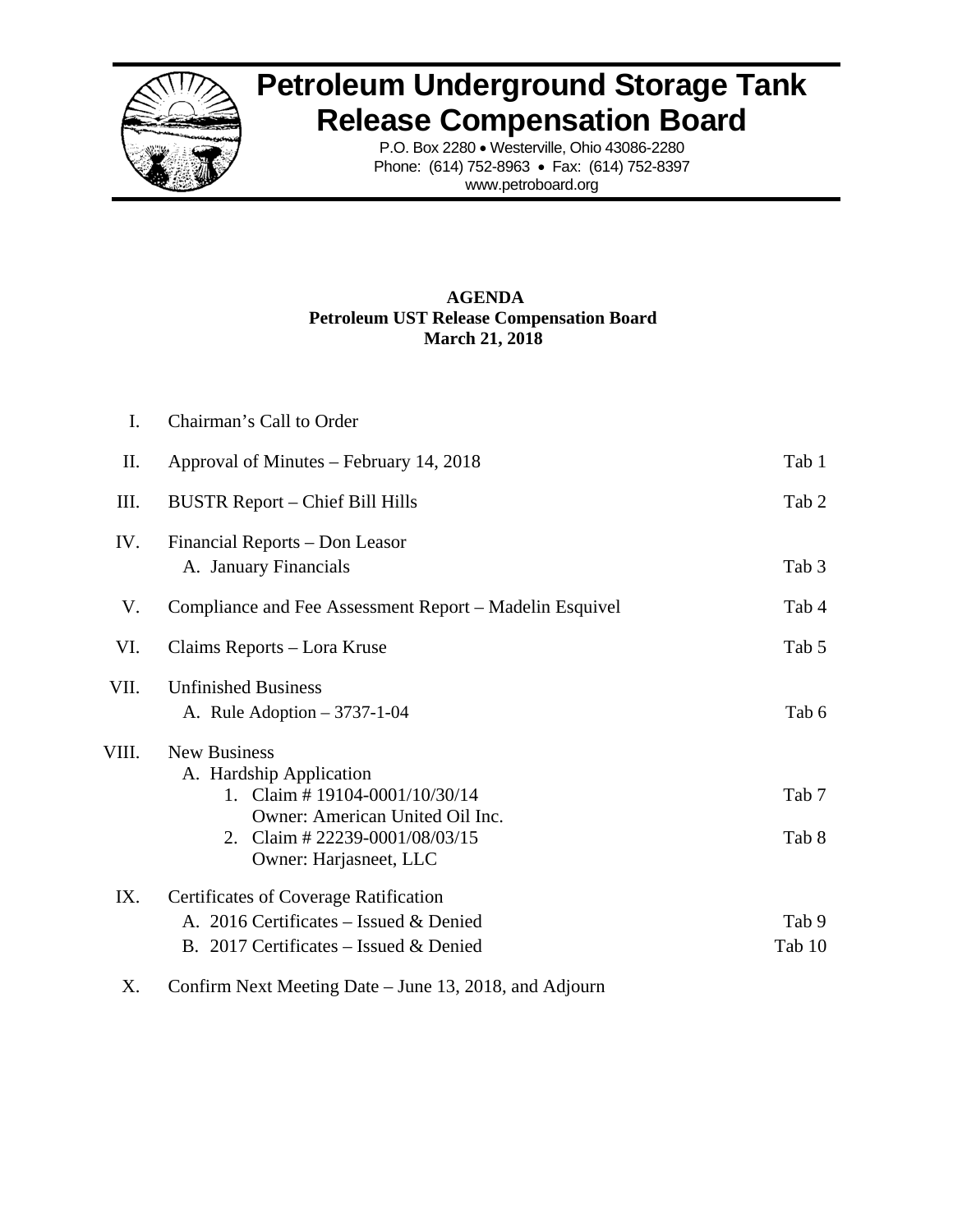# Memorandum

**To:** Petroleum Underground Storage Tank Release Compensation Board **From:** Chief William Hills, BUSTR **Re: BUSTR Report** 

**Date:** March 21, 2018

## **PERSONNEL –**

An intermittent employee continues as a File Room Clerk to assist in the records management section of BUSTR.

## **ADMINISTRATION –**

The fourth responsible party search program for FY18 consisting of 96 cases is ongoing with 90 responsible party searches completed.

SFM, OEPA, and Development are working together to develop guidelines for the use of \$20,000,000 available to Development for potential clean-up for UST facilities. Thirty-seven grants have been awarded for over 5.6 million dollars. Nine additional applications are being processed as interest in the grant program is increasing.

## **TRAINING AND STAFF DEVELOPMENT –**

Commerce Human Resources and the Department of Administrative Services continue to provide various training and informational sessions for Commerce employees. U.S. EPA grant funding for FY18 (July 1, 2017 through June 30, 2018) continued at the same amount as the previous year.

"Sexual Harassment Awareness" mandatory on-line training has been completed by all BUSTR employees through the OAKs system

## **TRAINING TO STAKEHOLDERS** –

To support local fire departments currently with or are seeking "Delegation of Authority" from the State Fire Marshal to perform UST inspections, BUSTR offered both the Certified Installer and Certified Inspector courses in February 2018. The class enrollment was 19 students and all 19 passed the UST installer and inspector examinations.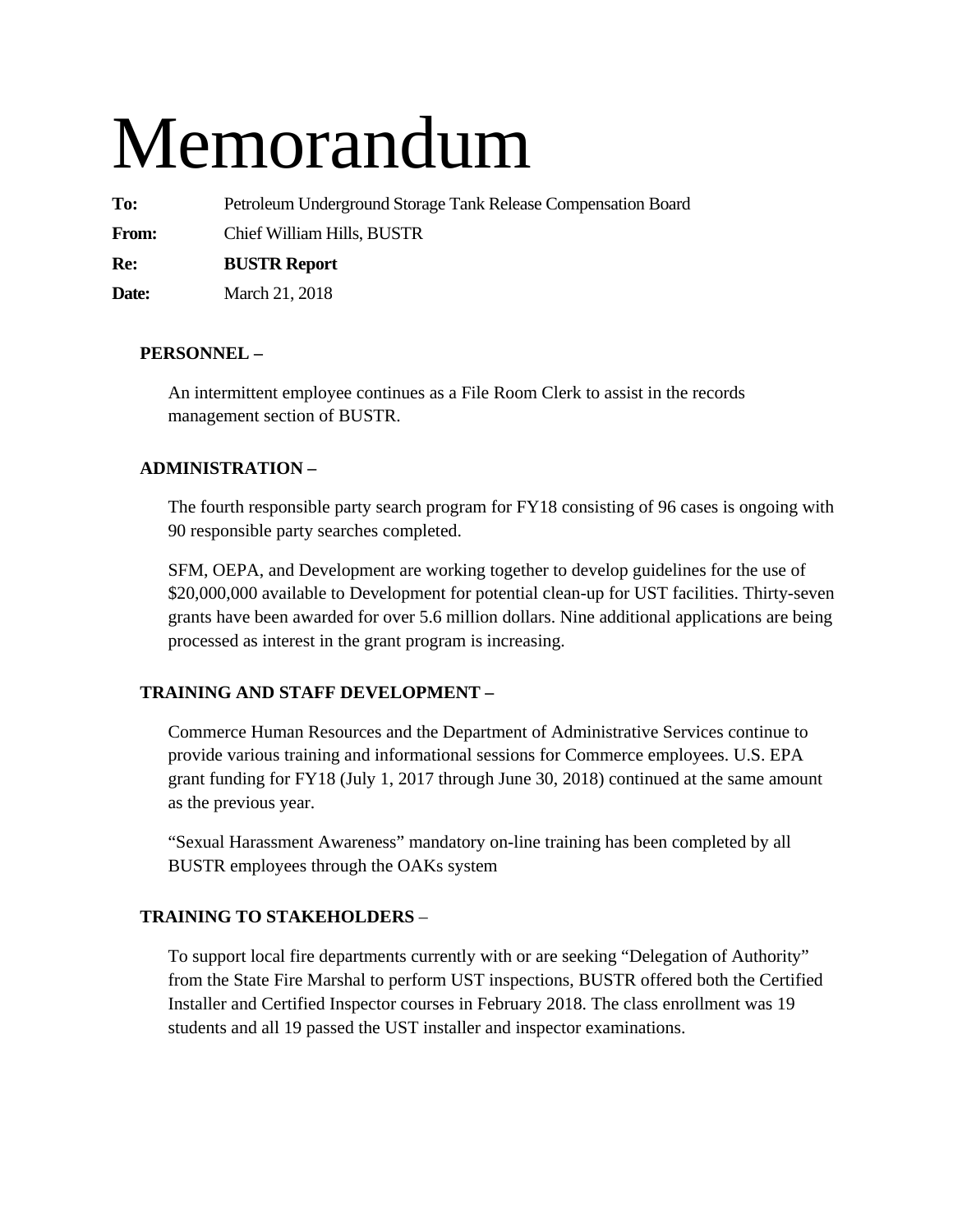## **ANNUAL TANK FEE INCREASE** –

OAC rule 1301:7-9-04 (Registration of UST systems) is in the process of being amended to raise the annual per tank fee from \$50 to \$100. This proposal was filed with CSI on December 20, 2017 with a comment period open until January 4, 2018. The proposed change was filed with JCARR on January 12, 2018. A required public hearing was held on for February 14, 2018 at 2:00 pm at the State Fire Academy. There was a date of March 5, 2018 for the JCARR hearing. The rule was on the consent agenda and no questions or comments were made. JCARR jurisdiction ends on March 19, 2018. The rule will be filed with an effective date of April 1, 2018.

## **ACTIVITY –**

## **OTTER Database Upgrade Project**

IT Commerce continues to correct minor issues as part of the contract.

## **Click Scheduling**

There have only been a few minor issues that are being handled in-house.

## **STATISTICS and/or COMMENTS –**

## **Release Prevention**

## **UST Operation Compliance Inspections**

The current 3-year inspection cycle ends June 30, 2019. For the week ending **March 10, 2018 48** new inspections were performed for a total of **5,245** inspections.  $(2<sup>nd</sup>$  year of 3-year inspection cycle).

## **Corrective Action**

## **No Further Action Letters (NFA)**

The current grant cycle ends September 30, 2018. For the week ending **March 10, 2018** 

**18** NFA's were generated, for a total of **215** NFA's

To - date target projection of total NFA's is **264** 

| <b>Statistic</b>                          | <b>Count as of 3/10/2018</b> |
|-------------------------------------------|------------------------------|
| Number of Registered Tanks                | 21,267                       |
| Number of Owners of Registered Facilities | 3,596                        |
| Number of Registered Facilities           | 7,197                        |
| Number of Active Releases                 | 2,169                        |
| Number of Active Closures                 | 1,317                        |
| Number of Program No Further Actions      | 30.094                       |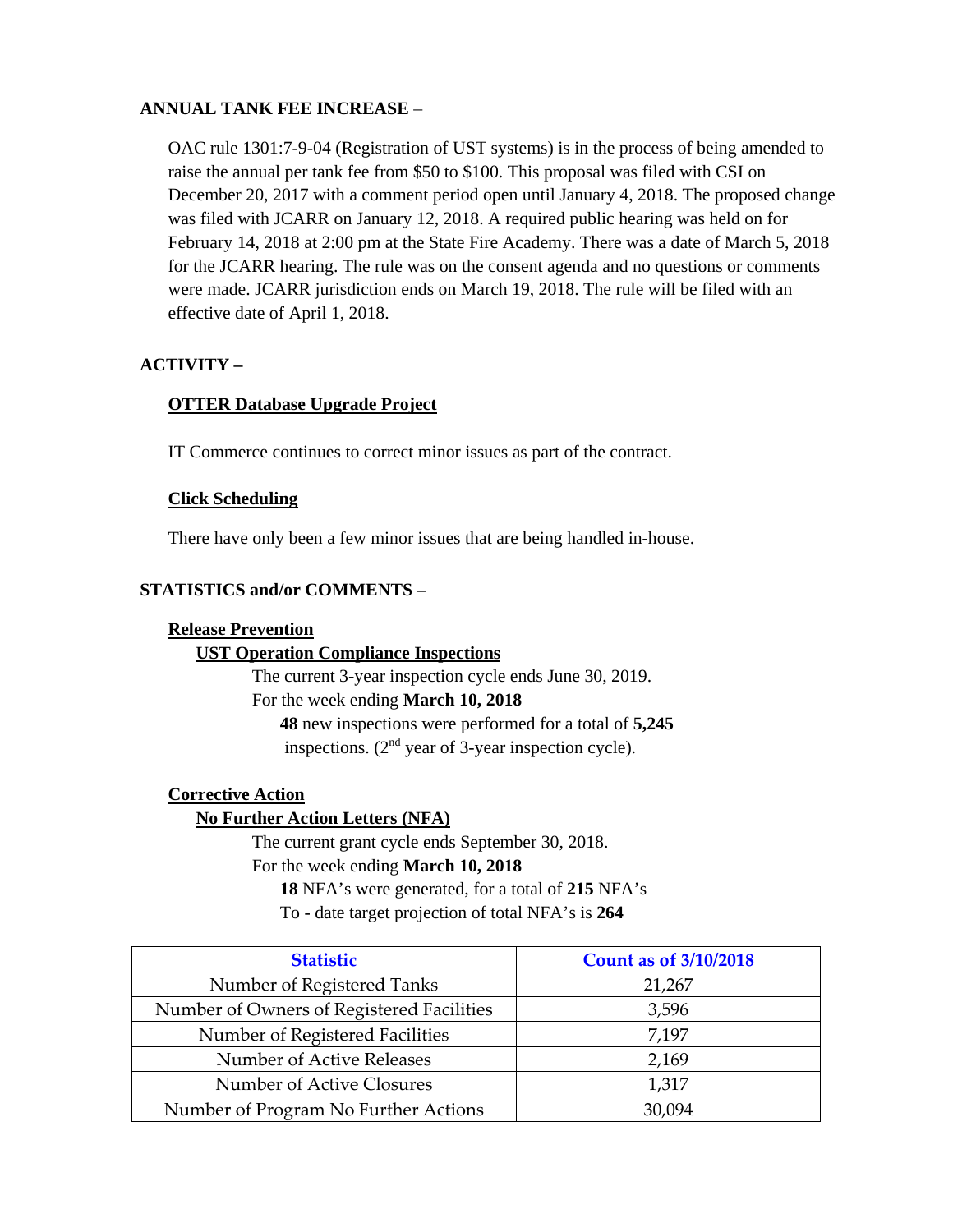#### *MONTHLY INCOME FIGURES AS OF JANUARY 31, 2018 (CASH BASIS)*

| July<br>October<br><b>Total YTD</b><br>August<br><b>September</b><br>November<br><b>December</b><br>January<br><b>Budget</b><br><b>Tank Revenue</b><br>In house collections *<br>8,910,478.58<br>226,830.50<br>79,094.50<br>33,227.00<br>33,215.50<br>45,266.00<br>31,945.00<br>9,360,057.08<br>(4,100.00)<br>(1,850.00)<br>(8,400.00)<br>(4,600.00)<br>(300.00)<br>(917.76)<br>(1,800.00)<br>(21, 967.76)<br>Net refunds paid<br>AG collections<br>5,795.65<br>16,628.30<br>12,448.49<br>5,686.00<br>21,378.68<br>16,074.32<br>12,631.15<br>90,642.59<br>(873.44)<br>Collection costs paid by owner<br>(1,884.99)<br>(605.53)<br>(260.00)<br>(4,837.85)<br>(772.00)<br>0.00<br>(9,233.81)<br>8,910,289.24<br>240,735.36<br>82,537.46<br>34,053.00<br>49,456.33<br>59,650.56<br>42,776.15<br>9,419,498.10<br>99.36%<br><b>Total Tank Revenue</b><br>Interest Income<br>31,977.62<br>33,391.30<br>32,701.32<br>33,154.82<br>32,068.28<br>33,404.96<br>36,863.34<br>233,561.64<br>63.12%<br><b>Interest Earned</b><br>9,749.37<br>15,320.00<br>(29, 190.90)<br>(15,263.20)<br>(32, 306.80)<br>(8,915.60)<br>(60, 710.80)<br>Unearned Gain/(Loss) on Investments<br>(121, 317.93)<br>41,726.99<br>24,489.36<br>112,243.71<br>48,711.30<br>3,510.42<br>17,891.62<br>(238.52)<br>(23, 847.46)<br><b>Total Interest Income</b><br>980.86%<br>164.81<br>3.11<br>2.93<br>6.77<br>187.43<br>1,718.14<br>7,725.39<br>9,808.58<br>Miscellaneous Income<br>96.86%<br><b>Total Income</b><br>8,952,181.04<br>289,449.77<br>86,050.81<br>51,951.39<br>49,405.24<br>85,858.06<br>26,654.08<br>9,541,550.39<br>408,600.94<br>462,344.60<br>231,842.72<br>774,708.69<br>771,123.24<br>592,787.86<br>548,231.57<br><b>Claims Expense</b><br>3,789,639.62<br>42.11%<br><b>Operating Expenses</b><br>90,395.23<br>98,762.75<br>90,682.38<br>94,809.70<br>95,409.98<br>93,518.54<br>100,489.13<br>46.33%<br>Salaries<br>664,067.71<br>106.91%<br>Temp Services *<br>9,168.97<br>6,438.07<br>6,918.28<br>10,186.75<br>7,929.48<br>5,467.48<br>3,602.38<br>49,711.41<br>67,632.53<br>10,148.84<br>10,148.84<br>5,872.92<br>14,486.31<br>14,219.31<br>12,756.31<br>0.00<br>46.97%<br>Rent<br>833.41<br>651.09<br>1,020.39<br>699.90<br>3,635.23<br>2,577.18<br>55.59%<br>Office Supplies<br>1,701.27<br>11,118.47<br>1,200.69<br>233.69<br>1,905.40<br>598.92<br>580.70<br>5,057.68<br>33.72%<br>188.33<br>349.95<br>Printing & Copying *<br>Legal & Professional<br>L&P services<br>24,789.35<br>1,250.00<br>3,872.29<br>42,060.88<br>11,300.00<br>25,304.20<br>135,264.02<br>26,687.30<br>Collection costs<br>781.91<br>5,511.37<br>3,606.08<br>1,567.28<br>4,391.37<br>2,525.46<br>2,044.24<br>20,427.71<br>Collection costs paid by owner<br>(1,884.99)<br>(873.44)<br>(605.53)<br>(260.00)<br>(4,837.85)<br>(772.00)<br>0.00<br>(9,233.81)<br>63.68%<br>5,887.93<br>6,872.84<br>27,994.58<br>13,053.46<br>27,348.44<br>146,457.92<br>Total L & P Expense<br>23,686.27<br>41,614.40<br>125.44<br>681.00<br>117.65<br>235.04<br>431.32<br>1,609.17<br>26.82%<br>Travel<br>0.00<br>18.72<br>2,362.28<br>2,340.00<br>0.00<br>5,917.71<br>125.91%<br><b>Employee Expenses</b><br>1,170.00<br>22.28<br>0.00<br>23.15<br>1,039.94<br>1,039.94<br>342.50<br>15,284.35<br>2,508.44<br>1,462.45<br>1,261.27<br>22,938.89<br>134.15%<br>Telephone<br>207.42<br>15,909.41<br>148.35<br>3,938.25<br>20,678.50<br>167.70<br>189.60<br>117.77<br>68.93%<br>Postage *<br>Depreciation<br>815.63<br>815.63<br>815.63<br>1,440.08<br>1,456.89<br>1,511.06<br>1,511.06<br>8,365.98<br>39.65% | Fiscal 2018 |  |  |  |  | $%$ Of | FY 2018       |
|--------------------------------------------------------------------------------------------------------------------------------------------------------------------------------------------------------------------------------------------------------------------------------------------------------------------------------------------------------------------------------------------------------------------------------------------------------------------------------------------------------------------------------------------------------------------------------------------------------------------------------------------------------------------------------------------------------------------------------------------------------------------------------------------------------------------------------------------------------------------------------------------------------------------------------------------------------------------------------------------------------------------------------------------------------------------------------------------------------------------------------------------------------------------------------------------------------------------------------------------------------------------------------------------------------------------------------------------------------------------------------------------------------------------------------------------------------------------------------------------------------------------------------------------------------------------------------------------------------------------------------------------------------------------------------------------------------------------------------------------------------------------------------------------------------------------------------------------------------------------------------------------------------------------------------------------------------------------------------------------------------------------------------------------------------------------------------------------------------------------------------------------------------------------------------------------------------------------------------------------------------------------------------------------------------------------------------------------------------------------------------------------------------------------------------------------------------------------------------------------------------------------------------------------------------------------------------------------------------------------------------------------------------------------------------------------------------------------------------------------------------------------------------------------------------------------------------------------------------------------------------------------------------------------------------------------------------------------------------------------------------------------------------------------------------------------------------------------------------------------------------------------------------------------------------------------------------------------------------------------------------------------------------------------------------------------------------------------------------------------------------------------------------------------------------------------------------------------------------------------------------------------------------------------------------|-------------|--|--|--|--|--------|---------------|
|                                                                                                                                                                                                                                                                                                                                                                                                                                                                                                                                                                                                                                                                                                                                                                                                                                                                                                                                                                                                                                                                                                                                                                                                                                                                                                                                                                                                                                                                                                                                                                                                                                                                                                                                                                                                                                                                                                                                                                                                                                                                                                                                                                                                                                                                                                                                                                                                                                                                                                                                                                                                                                                                                                                                                                                                                                                                                                                                                                                                                                                                                                                                                                                                                                                                                                                                                                                                                                                                                                                                                        |             |  |  |  |  |        | <b>Budget</b> |
|                                                                                                                                                                                                                                                                                                                                                                                                                                                                                                                                                                                                                                                                                                                                                                                                                                                                                                                                                                                                                                                                                                                                                                                                                                                                                                                                                                                                                                                                                                                                                                                                                                                                                                                                                                                                                                                                                                                                                                                                                                                                                                                                                                                                                                                                                                                                                                                                                                                                                                                                                                                                                                                                                                                                                                                                                                                                                                                                                                                                                                                                                                                                                                                                                                                                                                                                                                                                                                                                                                                                                        |             |  |  |  |  |        |               |
|                                                                                                                                                                                                                                                                                                                                                                                                                                                                                                                                                                                                                                                                                                                                                                                                                                                                                                                                                                                                                                                                                                                                                                                                                                                                                                                                                                                                                                                                                                                                                                                                                                                                                                                                                                                                                                                                                                                                                                                                                                                                                                                                                                                                                                                                                                                                                                                                                                                                                                                                                                                                                                                                                                                                                                                                                                                                                                                                                                                                                                                                                                                                                                                                                                                                                                                                                                                                                                                                                                                                                        |             |  |  |  |  |        |               |
|                                                                                                                                                                                                                                                                                                                                                                                                                                                                                                                                                                                                                                                                                                                                                                                                                                                                                                                                                                                                                                                                                                                                                                                                                                                                                                                                                                                                                                                                                                                                                                                                                                                                                                                                                                                                                                                                                                                                                                                                                                                                                                                                                                                                                                                                                                                                                                                                                                                                                                                                                                                                                                                                                                                                                                                                                                                                                                                                                                                                                                                                                                                                                                                                                                                                                                                                                                                                                                                                                                                                                        |             |  |  |  |  |        |               |
|                                                                                                                                                                                                                                                                                                                                                                                                                                                                                                                                                                                                                                                                                                                                                                                                                                                                                                                                                                                                                                                                                                                                                                                                                                                                                                                                                                                                                                                                                                                                                                                                                                                                                                                                                                                                                                                                                                                                                                                                                                                                                                                                                                                                                                                                                                                                                                                                                                                                                                                                                                                                                                                                                                                                                                                                                                                                                                                                                                                                                                                                                                                                                                                                                                                                                                                                                                                                                                                                                                                                                        |             |  |  |  |  |        |               |
|                                                                                                                                                                                                                                                                                                                                                                                                                                                                                                                                                                                                                                                                                                                                                                                                                                                                                                                                                                                                                                                                                                                                                                                                                                                                                                                                                                                                                                                                                                                                                                                                                                                                                                                                                                                                                                                                                                                                                                                                                                                                                                                                                                                                                                                                                                                                                                                                                                                                                                                                                                                                                                                                                                                                                                                                                                                                                                                                                                                                                                                                                                                                                                                                                                                                                                                                                                                                                                                                                                                                                        |             |  |  |  |  |        |               |
|                                                                                                                                                                                                                                                                                                                                                                                                                                                                                                                                                                                                                                                                                                                                                                                                                                                                                                                                                                                                                                                                                                                                                                                                                                                                                                                                                                                                                                                                                                                                                                                                                                                                                                                                                                                                                                                                                                                                                                                                                                                                                                                                                                                                                                                                                                                                                                                                                                                                                                                                                                                                                                                                                                                                                                                                                                                                                                                                                                                                                                                                                                                                                                                                                                                                                                                                                                                                                                                                                                                                                        |             |  |  |  |  |        | 9,480,000     |
|                                                                                                                                                                                                                                                                                                                                                                                                                                                                                                                                                                                                                                                                                                                                                                                                                                                                                                                                                                                                                                                                                                                                                                                                                                                                                                                                                                                                                                                                                                                                                                                                                                                                                                                                                                                                                                                                                                                                                                                                                                                                                                                                                                                                                                                                                                                                                                                                                                                                                                                                                                                                                                                                                                                                                                                                                                                                                                                                                                                                                                                                                                                                                                                                                                                                                                                                                                                                                                                                                                                                                        |             |  |  |  |  |        |               |
|                                                                                                                                                                                                                                                                                                                                                                                                                                                                                                                                                                                                                                                                                                                                                                                                                                                                                                                                                                                                                                                                                                                                                                                                                                                                                                                                                                                                                                                                                                                                                                                                                                                                                                                                                                                                                                                                                                                                                                                                                                                                                                                                                                                                                                                                                                                                                                                                                                                                                                                                                                                                                                                                                                                                                                                                                                                                                                                                                                                                                                                                                                                                                                                                                                                                                                                                                                                                                                                                                                                                                        |             |  |  |  |  |        | 370,000       |
|                                                                                                                                                                                                                                                                                                                                                                                                                                                                                                                                                                                                                                                                                                                                                                                                                                                                                                                                                                                                                                                                                                                                                                                                                                                                                                                                                                                                                                                                                                                                                                                                                                                                                                                                                                                                                                                                                                                                                                                                                                                                                                                                                                                                                                                                                                                                                                                                                                                                                                                                                                                                                                                                                                                                                                                                                                                                                                                                                                                                                                                                                                                                                                                                                                                                                                                                                                                                                                                                                                                                                        |             |  |  |  |  |        |               |
|                                                                                                                                                                                                                                                                                                                                                                                                                                                                                                                                                                                                                                                                                                                                                                                                                                                                                                                                                                                                                                                                                                                                                                                                                                                                                                                                                                                                                                                                                                                                                                                                                                                                                                                                                                                                                                                                                                                                                                                                                                                                                                                                                                                                                                                                                                                                                                                                                                                                                                                                                                                                                                                                                                                                                                                                                                                                                                                                                                                                                                                                                                                                                                                                                                                                                                                                                                                                                                                                                                                                                        |             |  |  |  |  |        |               |
|                                                                                                                                                                                                                                                                                                                                                                                                                                                                                                                                                                                                                                                                                                                                                                                                                                                                                                                                                                                                                                                                                                                                                                                                                                                                                                                                                                                                                                                                                                                                                                                                                                                                                                                                                                                                                                                                                                                                                                                                                                                                                                                                                                                                                                                                                                                                                                                                                                                                                                                                                                                                                                                                                                                                                                                                                                                                                                                                                                                                                                                                                                                                                                                                                                                                                                                                                                                                                                                                                                                                                        |             |  |  |  |  |        | 1,000         |
|                                                                                                                                                                                                                                                                                                                                                                                                                                                                                                                                                                                                                                                                                                                                                                                                                                                                                                                                                                                                                                                                                                                                                                                                                                                                                                                                                                                                                                                                                                                                                                                                                                                                                                                                                                                                                                                                                                                                                                                                                                                                                                                                                                                                                                                                                                                                                                                                                                                                                                                                                                                                                                                                                                                                                                                                                                                                                                                                                                                                                                                                                                                                                                                                                                                                                                                                                                                                                                                                                                                                                        |             |  |  |  |  |        | 9,851,000     |
|                                                                                                                                                                                                                                                                                                                                                                                                                                                                                                                                                                                                                                                                                                                                                                                                                                                                                                                                                                                                                                                                                                                                                                                                                                                                                                                                                                                                                                                                                                                                                                                                                                                                                                                                                                                                                                                                                                                                                                                                                                                                                                                                                                                                                                                                                                                                                                                                                                                                                                                                                                                                                                                                                                                                                                                                                                                                                                                                                                                                                                                                                                                                                                                                                                                                                                                                                                                                                                                                                                                                                        |             |  |  |  |  |        | 9,000,000     |
|                                                                                                                                                                                                                                                                                                                                                                                                                                                                                                                                                                                                                                                                                                                                                                                                                                                                                                                                                                                                                                                                                                                                                                                                                                                                                                                                                                                                                                                                                                                                                                                                                                                                                                                                                                                                                                                                                                                                                                                                                                                                                                                                                                                                                                                                                                                                                                                                                                                                                                                                                                                                                                                                                                                                                                                                                                                                                                                                                                                                                                                                                                                                                                                                                                                                                                                                                                                                                                                                                                                                                        |             |  |  |  |  |        |               |
|                                                                                                                                                                                                                                                                                                                                                                                                                                                                                                                                                                                                                                                                                                                                                                                                                                                                                                                                                                                                                                                                                                                                                                                                                                                                                                                                                                                                                                                                                                                                                                                                                                                                                                                                                                                                                                                                                                                                                                                                                                                                                                                                                                                                                                                                                                                                                                                                                                                                                                                                                                                                                                                                                                                                                                                                                                                                                                                                                                                                                                                                                                                                                                                                                                                                                                                                                                                                                                                                                                                                                        |             |  |  |  |  |        | 1,433,200     |
|                                                                                                                                                                                                                                                                                                                                                                                                                                                                                                                                                                                                                                                                                                                                                                                                                                                                                                                                                                                                                                                                                                                                                                                                                                                                                                                                                                                                                                                                                                                                                                                                                                                                                                                                                                                                                                                                                                                                                                                                                                                                                                                                                                                                                                                                                                                                                                                                                                                                                                                                                                                                                                                                                                                                                                                                                                                                                                                                                                                                                                                                                                                                                                                                                                                                                                                                                                                                                                                                                                                                                        |             |  |  |  |  |        | 46,500        |
|                                                                                                                                                                                                                                                                                                                                                                                                                                                                                                                                                                                                                                                                                                                                                                                                                                                                                                                                                                                                                                                                                                                                                                                                                                                                                                                                                                                                                                                                                                                                                                                                                                                                                                                                                                                                                                                                                                                                                                                                                                                                                                                                                                                                                                                                                                                                                                                                                                                                                                                                                                                                                                                                                                                                                                                                                                                                                                                                                                                                                                                                                                                                                                                                                                                                                                                                                                                                                                                                                                                                                        |             |  |  |  |  |        | 144,000       |
|                                                                                                                                                                                                                                                                                                                                                                                                                                                                                                                                                                                                                                                                                                                                                                                                                                                                                                                                                                                                                                                                                                                                                                                                                                                                                                                                                                                                                                                                                                                                                                                                                                                                                                                                                                                                                                                                                                                                                                                                                                                                                                                                                                                                                                                                                                                                                                                                                                                                                                                                                                                                                                                                                                                                                                                                                                                                                                                                                                                                                                                                                                                                                                                                                                                                                                                                                                                                                                                                                                                                                        |             |  |  |  |  |        | 20,000        |
|                                                                                                                                                                                                                                                                                                                                                                                                                                                                                                                                                                                                                                                                                                                                                                                                                                                                                                                                                                                                                                                                                                                                                                                                                                                                                                                                                                                                                                                                                                                                                                                                                                                                                                                                                                                                                                                                                                                                                                                                                                                                                                                                                                                                                                                                                                                                                                                                                                                                                                                                                                                                                                                                                                                                                                                                                                                                                                                                                                                                                                                                                                                                                                                                                                                                                                                                                                                                                                                                                                                                                        |             |  |  |  |  |        | 15,000        |
|                                                                                                                                                                                                                                                                                                                                                                                                                                                                                                                                                                                                                                                                                                                                                                                                                                                                                                                                                                                                                                                                                                                                                                                                                                                                                                                                                                                                                                                                                                                                                                                                                                                                                                                                                                                                                                                                                                                                                                                                                                                                                                                                                                                                                                                                                                                                                                                                                                                                                                                                                                                                                                                                                                                                                                                                                                                                                                                                                                                                                                                                                                                                                                                                                                                                                                                                                                                                                                                                                                                                                        |             |  |  |  |  |        |               |
|                                                                                                                                                                                                                                                                                                                                                                                                                                                                                                                                                                                                                                                                                                                                                                                                                                                                                                                                                                                                                                                                                                                                                                                                                                                                                                                                                                                                                                                                                                                                                                                                                                                                                                                                                                                                                                                                                                                                                                                                                                                                                                                                                                                                                                                                                                                                                                                                                                                                                                                                                                                                                                                                                                                                                                                                                                                                                                                                                                                                                                                                                                                                                                                                                                                                                                                                                                                                                                                                                                                                                        |             |  |  |  |  |        |               |
|                                                                                                                                                                                                                                                                                                                                                                                                                                                                                                                                                                                                                                                                                                                                                                                                                                                                                                                                                                                                                                                                                                                                                                                                                                                                                                                                                                                                                                                                                                                                                                                                                                                                                                                                                                                                                                                                                                                                                                                                                                                                                                                                                                                                                                                                                                                                                                                                                                                                                                                                                                                                                                                                                                                                                                                                                                                                                                                                                                                                                                                                                                                                                                                                                                                                                                                                                                                                                                                                                                                                                        |             |  |  |  |  |        |               |
|                                                                                                                                                                                                                                                                                                                                                                                                                                                                                                                                                                                                                                                                                                                                                                                                                                                                                                                                                                                                                                                                                                                                                                                                                                                                                                                                                                                                                                                                                                                                                                                                                                                                                                                                                                                                                                                                                                                                                                                                                                                                                                                                                                                                                                                                                                                                                                                                                                                                                                                                                                                                                                                                                                                                                                                                                                                                                                                                                                                                                                                                                                                                                                                                                                                                                                                                                                                                                                                                                                                                                        |             |  |  |  |  |        |               |
|                                                                                                                                                                                                                                                                                                                                                                                                                                                                                                                                                                                                                                                                                                                                                                                                                                                                                                                                                                                                                                                                                                                                                                                                                                                                                                                                                                                                                                                                                                                                                                                                                                                                                                                                                                                                                                                                                                                                                                                                                                                                                                                                                                                                                                                                                                                                                                                                                                                                                                                                                                                                                                                                                                                                                                                                                                                                                                                                                                                                                                                                                                                                                                                                                                                                                                                                                                                                                                                                                                                                                        |             |  |  |  |  |        | 230,000       |
|                                                                                                                                                                                                                                                                                                                                                                                                                                                                                                                                                                                                                                                                                                                                                                                                                                                                                                                                                                                                                                                                                                                                                                                                                                                                                                                                                                                                                                                                                                                                                                                                                                                                                                                                                                                                                                                                                                                                                                                                                                                                                                                                                                                                                                                                                                                                                                                                                                                                                                                                                                                                                                                                                                                                                                                                                                                                                                                                                                                                                                                                                                                                                                                                                                                                                                                                                                                                                                                                                                                                                        |             |  |  |  |  |        | 6,000         |
|                                                                                                                                                                                                                                                                                                                                                                                                                                                                                                                                                                                                                                                                                                                                                                                                                                                                                                                                                                                                                                                                                                                                                                                                                                                                                                                                                                                                                                                                                                                                                                                                                                                                                                                                                                                                                                                                                                                                                                                                                                                                                                                                                                                                                                                                                                                                                                                                                                                                                                                                                                                                                                                                                                                                                                                                                                                                                                                                                                                                                                                                                                                                                                                                                                                                                                                                                                                                                                                                                                                                                        |             |  |  |  |  |        | 4,700         |
|                                                                                                                                                                                                                                                                                                                                                                                                                                                                                                                                                                                                                                                                                                                                                                                                                                                                                                                                                                                                                                                                                                                                                                                                                                                                                                                                                                                                                                                                                                                                                                                                                                                                                                                                                                                                                                                                                                                                                                                                                                                                                                                                                                                                                                                                                                                                                                                                                                                                                                                                                                                                                                                                                                                                                                                                                                                                                                                                                                                                                                                                                                                                                                                                                                                                                                                                                                                                                                                                                                                                                        |             |  |  |  |  |        | 17,100        |
|                                                                                                                                                                                                                                                                                                                                                                                                                                                                                                                                                                                                                                                                                                                                                                                                                                                                                                                                                                                                                                                                                                                                                                                                                                                                                                                                                                                                                                                                                                                                                                                                                                                                                                                                                                                                                                                                                                                                                                                                                                                                                                                                                                                                                                                                                                                                                                                                                                                                                                                                                                                                                                                                                                                                                                                                                                                                                                                                                                                                                                                                                                                                                                                                                                                                                                                                                                                                                                                                                                                                                        |             |  |  |  |  |        | 30,000        |
|                                                                                                                                                                                                                                                                                                                                                                                                                                                                                                                                                                                                                                                                                                                                                                                                                                                                                                                                                                                                                                                                                                                                                                                                                                                                                                                                                                                                                                                                                                                                                                                                                                                                                                                                                                                                                                                                                                                                                                                                                                                                                                                                                                                                                                                                                                                                                                                                                                                                                                                                                                                                                                                                                                                                                                                                                                                                                                                                                                                                                                                                                                                                                                                                                                                                                                                                                                                                                                                                                                                                                        |             |  |  |  |  |        | 21,100        |
| <b>Total Operating Expenses</b><br>139,858.68<br>142,352.79<br>114,712.62<br>167,114.70<br>167,580.97<br>134,224.56<br>137,711.65<br>1,003,555.97<br>51.00%<br>Net Income (Cash method)<br>4,748,354.80                                                                                                                                                                                                                                                                                                                                                                                                                                                                                                                                                                                                                                                                                                                                                                                                                                                                                                                                                                                                                                                                                                                                                                                                                                                                                                                                                                                                                                                                                                                                                                                                                                                                                                                                                                                                                                                                                                                                                                                                                                                                                                                                                                                                                                                                                                                                                                                                                                                                                                                                                                                                                                                                                                                                                                                                                                                                                                                                                                                                                                                                                                                                                                                                                                                                                                                                                |             |  |  |  |  |        | 1,967,600     |

\* Extremely cylical; occurs mainly during and as a result of the fee assessment period.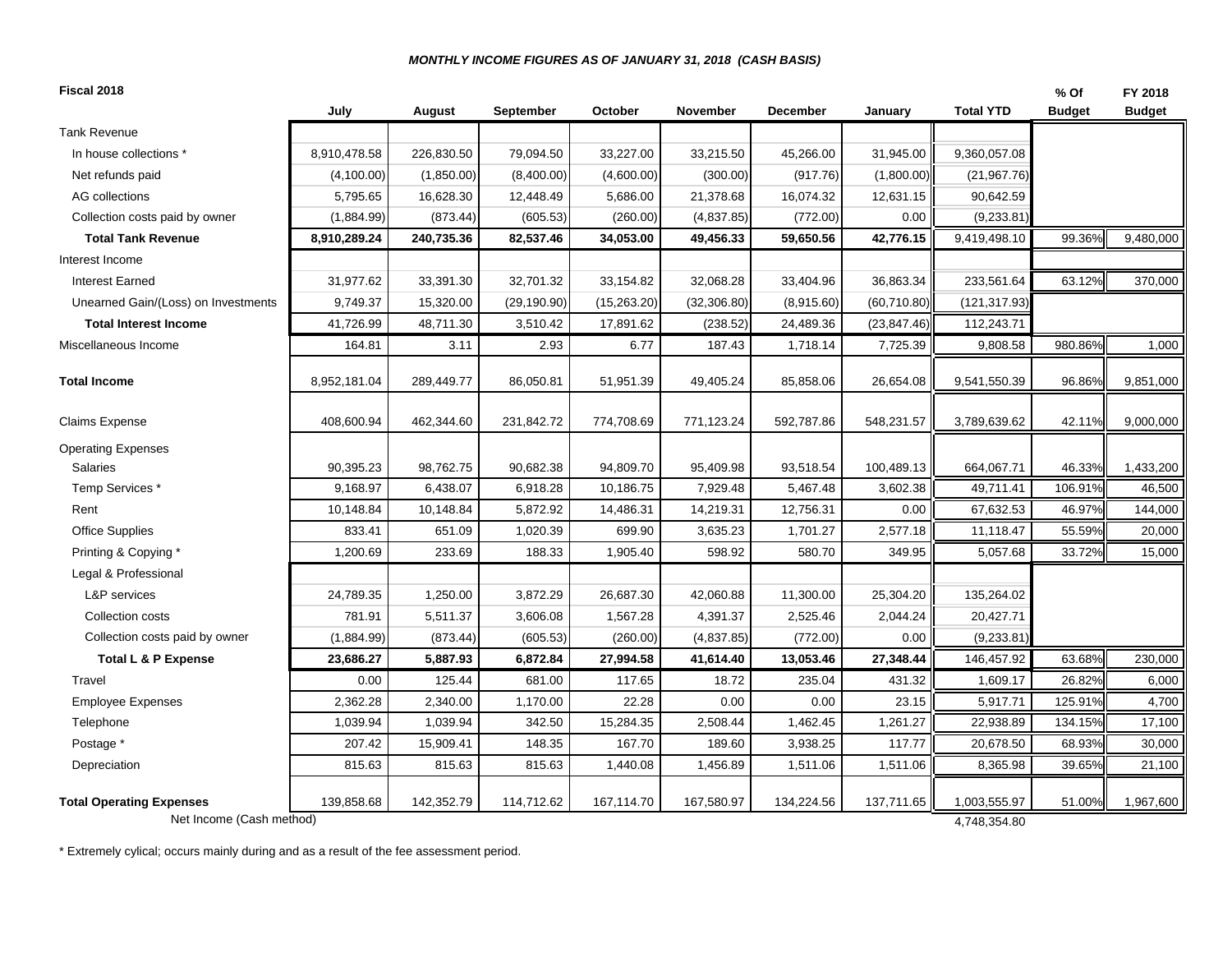## *Petroleum UST Release Compensation Board*  **Balance Sheet As of 01/31/2018**

| <b>Current Assets</b>                                            |                               |                                  |  |
|------------------------------------------------------------------|-------------------------------|----------------------------------|--|
| 108 State Cash Balance                                           | 92,928.65                     |                                  |  |
| 114 Treasury Notes                                               | 15,878,405.76                 |                                  |  |
| 138 Unclaimed Monies Trust Account                               | 86,602.80                     |                                  |  |
| 140 Investments - Obligated                                      | 5,166,048.74                  |                                  |  |
| 141 Reinvested Interest - Obligated                              | 49,140.65                     |                                  |  |
| 142 Investments - Unobligated                                    | 10,717,506.89                 |                                  |  |
| 143 Reinvested Interest-Unobligated                              | 81,802.04                     |                                  |  |
| <b>Total Current Assets</b>                                      |                               | 32,072,435.53                    |  |
| <b>Fixed Assets</b>                                              |                               |                                  |  |
| 160 Fixed Asset-Furniture                                        | 112,702.81                    |                                  |  |
| 165 Fixed Asset-Data Processing                                  | 830,544.48                    |                                  |  |
| 169 Accumulated Depreciation                                     | (884, 192.63)                 |                                  |  |
| <b>Total Fixed Assets</b>                                        |                               | 59,054.66                        |  |
| <b>Total Assets</b>                                              |                               | \$32,131,490.19                  |  |
|                                                                  |                               |                                  |  |
|                                                                  |                               |                                  |  |
| <b>Liabilities</b>                                               |                               |                                  |  |
|                                                                  |                               |                                  |  |
| <b>Current Liabilities</b>                                       |                               |                                  |  |
| <b>Total Current Liabilities</b>                                 |                               | 0.00                             |  |
| <b>Long Term Liabilities</b>                                     |                               |                                  |  |
| <b>Total Long Term Liabilities</b>                               |                               | 0.00                             |  |
| <b>Total Liabilities</b>                                         |                               | \$0.00                           |  |
|                                                                  |                               |                                  |  |
| <b>Equity</b>                                                    |                               |                                  |  |
|                                                                  |                               |                                  |  |
| <b>Equity Accounts</b>                                           |                               |                                  |  |
| 283 Retained Earnings (Deficiency)<br>Current Year Income (Loss) | 24,357,884.84<br>7,773,605.35 |                                  |  |
|                                                                  |                               |                                  |  |
| <b>Total Equity</b><br><b>Total Liabilities and Equity</b>       |                               | 32,131,490.19<br>\$32,131,490.19 |  |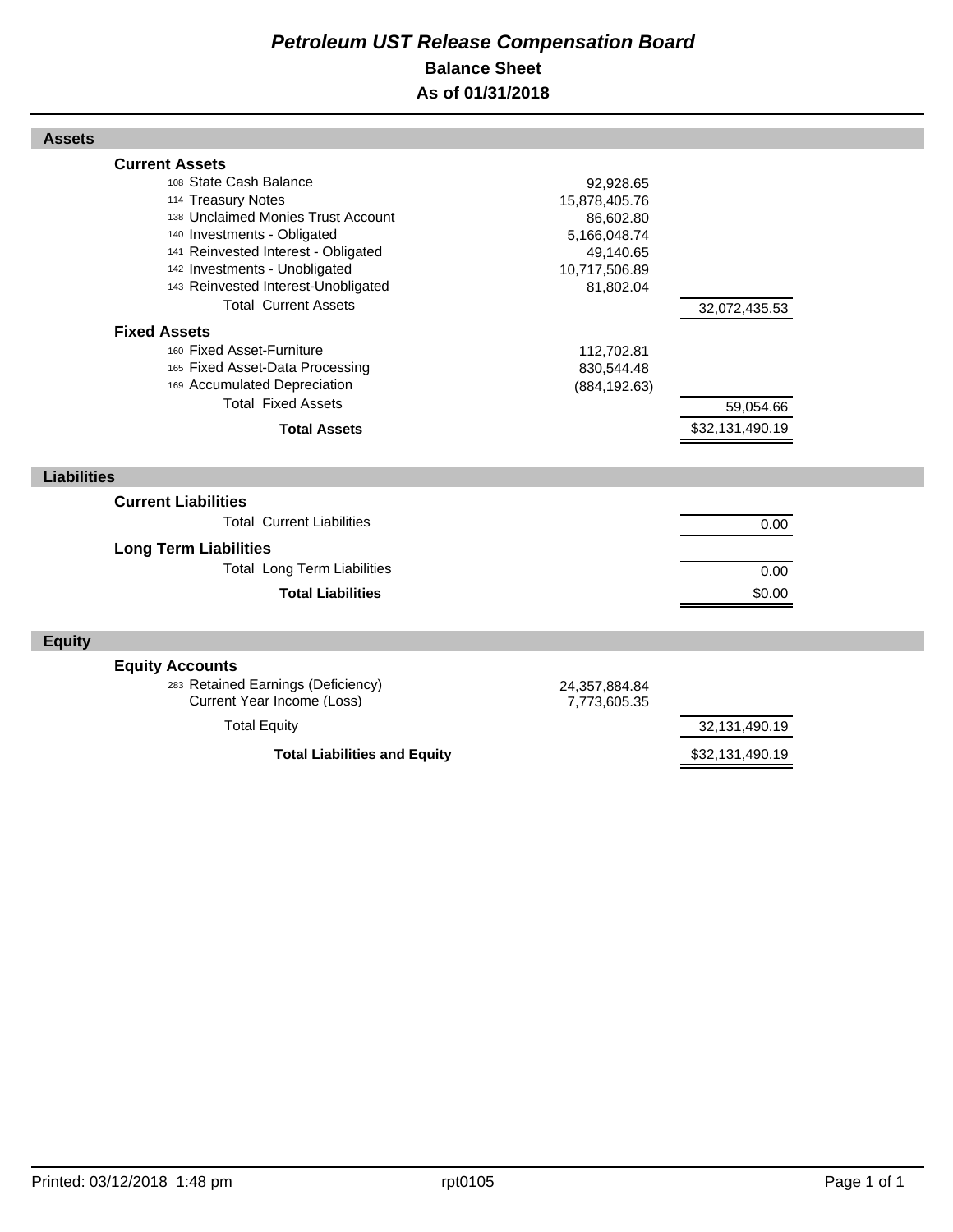## *Petroleum UST Release Compensation Board*  **Income Statement For the Month Ended 01/31/2018**

| <b>Year To Date</b><br><b>Operating Income</b><br><b>Tank Fees</b><br>301<br>42,776.15<br>11,139,527.48<br>Investment Income<br>(23, 847.46)<br>112,243.71<br>303<br>11,251,771.19<br>18,928.69<br><b>Total Operating Income</b><br><b>Operating Expenses</b><br>350 Claims Paid<br>548,231.57<br>2,721,094.69<br>548,231.57<br><b>Total Operating Expenses</b><br>2,721,094.69<br><b>Administrative Expenses</b><br><b>Salaries</b><br>621<br>130,200.00<br>480,174.35<br><b>Temporary Services</b><br>3,602.38<br>44,716.84<br>626<br>Rent<br>634<br>0.00<br>67,632.53<br><b>Office Supplies</b><br>2,577.18<br>10,285.06<br>638<br>Printing & Copying<br>349.95<br>3,856.99<br>639<br>Legal & Professional<br>27,348.44<br>116,354.83<br>668<br><b>Depreciation Expense</b><br>1,511.06<br>8,365.98<br>669<br>Travel<br>431.32<br>1,483.73<br>672<br><b>Employee Expenses</b><br>23.15<br>5,895.43<br>675<br>Telephone<br>680<br>1,261.27<br>22,938.89<br>Postage<br>117.77<br>5,054.14<br>681<br>766,758.77<br>167,422.52<br><b>Total Administrative Expenses</b><br><b>Other Income</b><br>Miscellaneous Income<br>701<br>7,725.39<br>9,808.58<br><b>Total Other Income</b><br>7,725.39<br>9,808.58<br><b>Other Expenses</b><br>715 Loss on Disposal of Fixed Assets<br>0.00<br>120.96<br><b>Total Other Expenses</b><br>120.96<br>0.00<br><b>Net Income (Loss)</b><br>(\$689,000.01)<br>\$7,773,605.35 |  |  |
|--------------------------------------------------------------------------------------------------------------------------------------------------------------------------------------------------------------------------------------------------------------------------------------------------------------------------------------------------------------------------------------------------------------------------------------------------------------------------------------------------------------------------------------------------------------------------------------------------------------------------------------------------------------------------------------------------------------------------------------------------------------------------------------------------------------------------------------------------------------------------------------------------------------------------------------------------------------------------------------------------------------------------------------------------------------------------------------------------------------------------------------------------------------------------------------------------------------------------------------------------------------------------------------------------------------------------------------------------------------------------------------------------------------|--|--|
|                                                                                                                                                                                                                                                                                                                                                                                                                                                                                                                                                                                                                                                                                                                                                                                                                                                                                                                                                                                                                                                                                                                                                                                                                                                                                                                                                                                                              |  |  |
|                                                                                                                                                                                                                                                                                                                                                                                                                                                                                                                                                                                                                                                                                                                                                                                                                                                                                                                                                                                                                                                                                                                                                                                                                                                                                                                                                                                                              |  |  |
|                                                                                                                                                                                                                                                                                                                                                                                                                                                                                                                                                                                                                                                                                                                                                                                                                                                                                                                                                                                                                                                                                                                                                                                                                                                                                                                                                                                                              |  |  |
|                                                                                                                                                                                                                                                                                                                                                                                                                                                                                                                                                                                                                                                                                                                                                                                                                                                                                                                                                                                                                                                                                                                                                                                                                                                                                                                                                                                                              |  |  |
|                                                                                                                                                                                                                                                                                                                                                                                                                                                                                                                                                                                                                                                                                                                                                                                                                                                                                                                                                                                                                                                                                                                                                                                                                                                                                                                                                                                                              |  |  |
|                                                                                                                                                                                                                                                                                                                                                                                                                                                                                                                                                                                                                                                                                                                                                                                                                                                                                                                                                                                                                                                                                                                                                                                                                                                                                                                                                                                                              |  |  |
|                                                                                                                                                                                                                                                                                                                                                                                                                                                                                                                                                                                                                                                                                                                                                                                                                                                                                                                                                                                                                                                                                                                                                                                                                                                                                                                                                                                                              |  |  |
|                                                                                                                                                                                                                                                                                                                                                                                                                                                                                                                                                                                                                                                                                                                                                                                                                                                                                                                                                                                                                                                                                                                                                                                                                                                                                                                                                                                                              |  |  |
|                                                                                                                                                                                                                                                                                                                                                                                                                                                                                                                                                                                                                                                                                                                                                                                                                                                                                                                                                                                                                                                                                                                                                                                                                                                                                                                                                                                                              |  |  |
|                                                                                                                                                                                                                                                                                                                                                                                                                                                                                                                                                                                                                                                                                                                                                                                                                                                                                                                                                                                                                                                                                                                                                                                                                                                                                                                                                                                                              |  |  |
|                                                                                                                                                                                                                                                                                                                                                                                                                                                                                                                                                                                                                                                                                                                                                                                                                                                                                                                                                                                                                                                                                                                                                                                                                                                                                                                                                                                                              |  |  |
|                                                                                                                                                                                                                                                                                                                                                                                                                                                                                                                                                                                                                                                                                                                                                                                                                                                                                                                                                                                                                                                                                                                                                                                                                                                                                                                                                                                                              |  |  |
|                                                                                                                                                                                                                                                                                                                                                                                                                                                                                                                                                                                                                                                                                                                                                                                                                                                                                                                                                                                                                                                                                                                                                                                                                                                                                                                                                                                                              |  |  |
|                                                                                                                                                                                                                                                                                                                                                                                                                                                                                                                                                                                                                                                                                                                                                                                                                                                                                                                                                                                                                                                                                                                                                                                                                                                                                                                                                                                                              |  |  |
|                                                                                                                                                                                                                                                                                                                                                                                                                                                                                                                                                                                                                                                                                                                                                                                                                                                                                                                                                                                                                                                                                                                                                                                                                                                                                                                                                                                                              |  |  |
|                                                                                                                                                                                                                                                                                                                                                                                                                                                                                                                                                                                                                                                                                                                                                                                                                                                                                                                                                                                                                                                                                                                                                                                                                                                                                                                                                                                                              |  |  |
|                                                                                                                                                                                                                                                                                                                                                                                                                                                                                                                                                                                                                                                                                                                                                                                                                                                                                                                                                                                                                                                                                                                                                                                                                                                                                                                                                                                                              |  |  |
|                                                                                                                                                                                                                                                                                                                                                                                                                                                                                                                                                                                                                                                                                                                                                                                                                                                                                                                                                                                                                                                                                                                                                                                                                                                                                                                                                                                                              |  |  |
|                                                                                                                                                                                                                                                                                                                                                                                                                                                                                                                                                                                                                                                                                                                                                                                                                                                                                                                                                                                                                                                                                                                                                                                                                                                                                                                                                                                                              |  |  |
|                                                                                                                                                                                                                                                                                                                                                                                                                                                                                                                                                                                                                                                                                                                                                                                                                                                                                                                                                                                                                                                                                                                                                                                                                                                                                                                                                                                                              |  |  |
|                                                                                                                                                                                                                                                                                                                                                                                                                                                                                                                                                                                                                                                                                                                                                                                                                                                                                                                                                                                                                                                                                                                                                                                                                                                                                                                                                                                                              |  |  |
|                                                                                                                                                                                                                                                                                                                                                                                                                                                                                                                                                                                                                                                                                                                                                                                                                                                                                                                                                                                                                                                                                                                                                                                                                                                                                                                                                                                                              |  |  |
|                                                                                                                                                                                                                                                                                                                                                                                                                                                                                                                                                                                                                                                                                                                                                                                                                                                                                                                                                                                                                                                                                                                                                                                                                                                                                                                                                                                                              |  |  |
|                                                                                                                                                                                                                                                                                                                                                                                                                                                                                                                                                                                                                                                                                                                                                                                                                                                                                                                                                                                                                                                                                                                                                                                                                                                                                                                                                                                                              |  |  |
|                                                                                                                                                                                                                                                                                                                                                                                                                                                                                                                                                                                                                                                                                                                                                                                                                                                                                                                                                                                                                                                                                                                                                                                                                                                                                                                                                                                                              |  |  |
|                                                                                                                                                                                                                                                                                                                                                                                                                                                                                                                                                                                                                                                                                                                                                                                                                                                                                                                                                                                                                                                                                                                                                                                                                                                                                                                                                                                                              |  |  |
|                                                                                                                                                                                                                                                                                                                                                                                                                                                                                                                                                                                                                                                                                                                                                                                                                                                                                                                                                                                                                                                                                                                                                                                                                                                                                                                                                                                                              |  |  |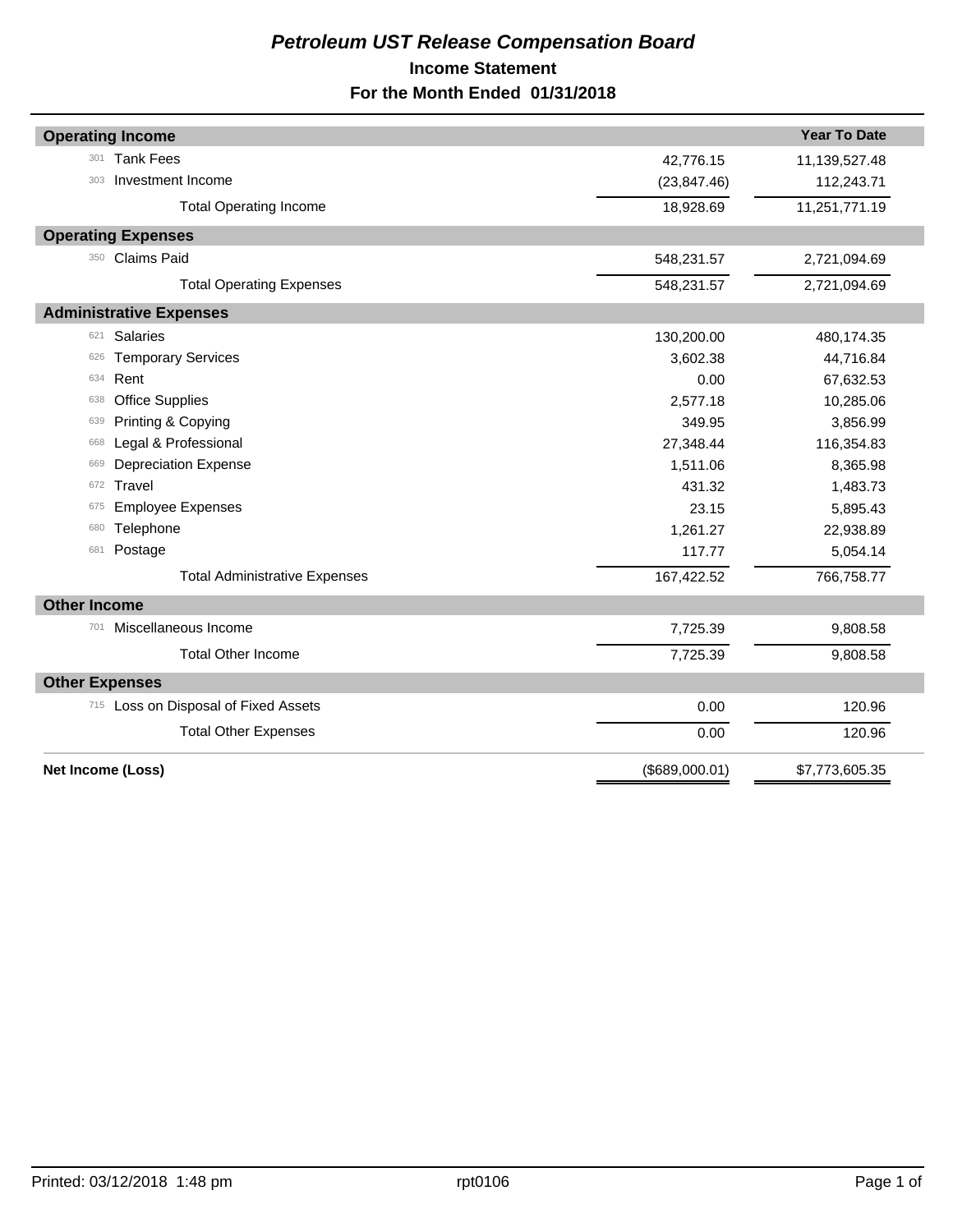## **Trial Balance** *Petroleum UST Release Compensation Board*  **Transaction Dates 01/01/2018 to 01/31/2018**

|     | Account Account                       | <b>Beginning Balance</b> | Transaction    | <b>Ending Balance</b> |
|-----|---------------------------------------|--------------------------|----------------|-----------------------|
| 108 | State Cash Balance                    | 2,004,539.37             | (1,911,610.72) | 92,928.65             |
| 114 | <b>Treasury Notes</b>                 | 14,176,225.12            | 1,702,180.64   | 15,878,405.76         |
| 138 | <b>Unclaimed Monies Trust Account</b> | 86,497.96                | 104.84         | 86,602.80             |
| 140 | Investments - Obligated               | 5,663,312.87             | (497, 264.13)  | 5,166,048.74          |
| 141 | Reinvested Interest - Obligated       | 42,542.52                | 6,598.13       | 49,140.65             |
| 142 | Investments - Unobligated             | 10,717,506.89            | 0.00           | 10,717,506.89         |
| 143 | Reinvested Interest-Unobligated       | 68,728.78                | 13,073.26      | 81,802.04             |
| 160 | <b>Fixed Asset-Furniture</b>          | 113,273.78               | (570.97)       | 112,702.81            |
| 165 | <b>Fixed Asset-Data Processing</b>    | 830,544.48               | 0.00           | 830,544.48            |
| 169 | <b>Accumulated Depreciation</b>       | (882, 681.57)            | (1,511.06)     | (884, 192.63)         |
| 283 | <b>Retained Earnings (Deficiency)</b> | (24, 357, 884.84)        | 0.00           | (24, 357, 884.84)     |
| 301 | <b>Tank Fees</b>                      | (11,096,751.33)          | (42, 776.15)   | (11, 139, 527.48)     |
| 303 | Investment Income                     | (136,091.17)             | 23,847.46      | (112, 243.71)         |
| 350 | Claims Paid                           | 2,172,863.12             | 548,231.57     | 2,721,094.69          |
| 621 | <b>Salaries</b>                       | 349,974.35               | 130,200.00     | 480,174.35            |
| 626 | <b>Temporary Services</b>             | 41,114.46                | 3,602.38       | 44,716.84             |
| 634 | Rent                                  | 67,632.53                | 0.00           | 67,632.53             |
| 638 | <b>Office Supplies</b>                | 7,707.88                 | 2,577.18       | 10,285.06             |
| 639 | Printing & Copying                    | 3,507.04                 | 349.95         | 3,856.99              |
| 668 | Legal & Professional                  | 89,006.39                | 27,348.44      | 116,354.83            |
| 669 | <b>Depreciation Expense</b>           | 6,854.92                 | 1,511.06       | 8,365.98              |
| 672 | Travel                                | 1,052.41                 | 431.32         | 1,483.73              |
| 675 | <b>Employee Expenses</b>              | 5,872.28                 | 23.15          | 5,895.43              |
| 680 | Telephone                             | 21,677.62                | 1,261.27       | 22,938.89             |
| 681 | Postage                               | 4,936.37                 | 117.77         | 5,054.14              |
| 701 | Miscellaneous Income                  | (2,083.19)               | (7, 725.39)    | (9,808.58)            |
| 715 | Loss on Disposal of Fixed Assets      | 120.96                   | 0.00           | 120.96                |
|     |                                       | 0.00                     | 0.00           | 0.00                  |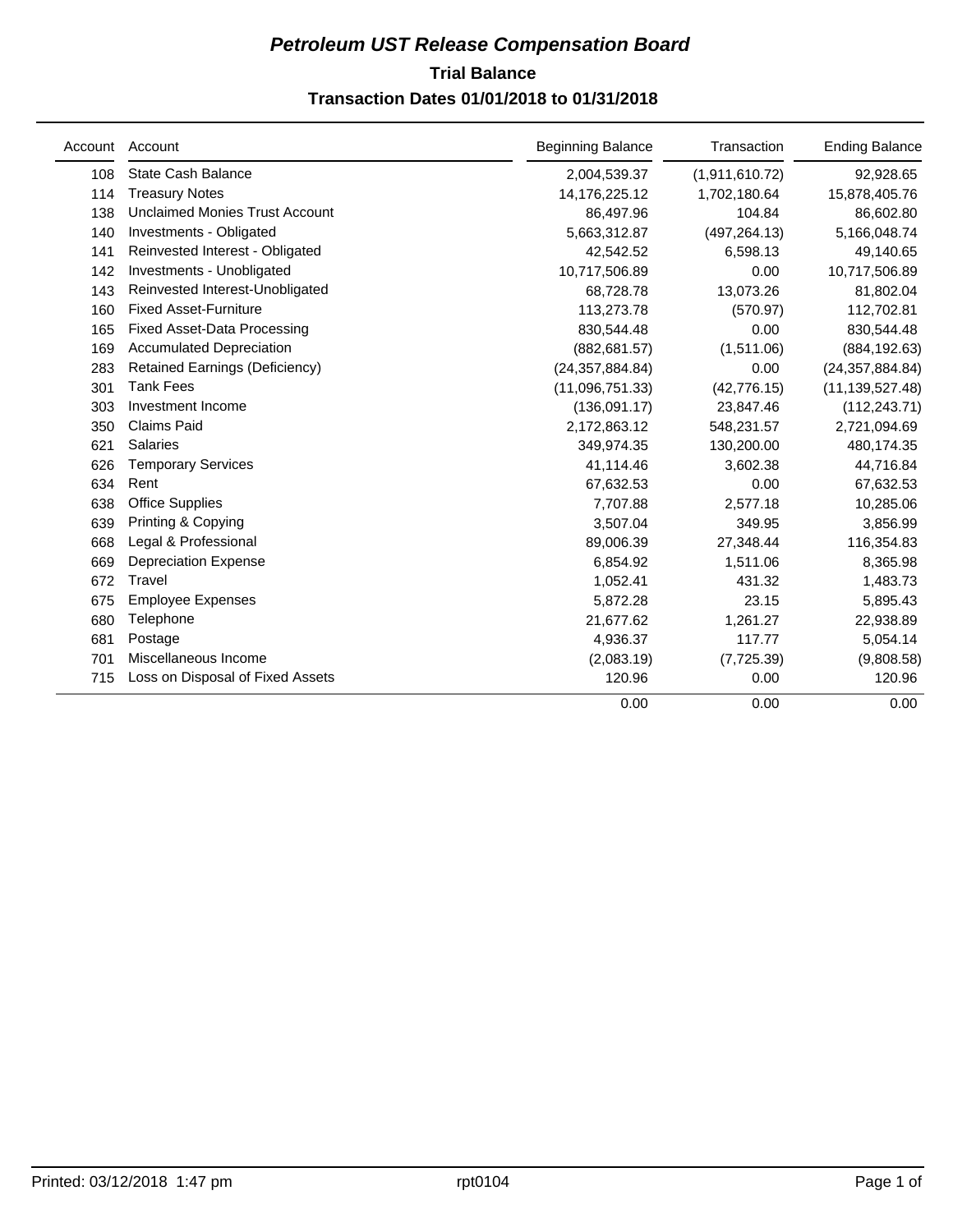#### **PETROLEUM UST RELEASE COMPENSATION BOARD PROGRAM YEAR 2017 COMPLIANCE / FEE ASSESSMENT REPORT AS OF FEBRUARY 28, 2018**

|                                                      | PY 2017<br>As of 2/28/18 | PY 2017<br>(7/1/17-1/31/2018) | <b>Increase from</b><br><b>Feb. Meeting</b> | PY 2016<br>$(7/1/16 - 6/30/17)$ | PY 2015<br>$(7/1/15 - 6/30/16)$               | PY 2014<br>$(7/1/14 - 6/30/15)$ | PY 2013<br>$(7/1/13 - 6/30/14)$ | <b>Percent of</b><br>PY 2017/PY 2016 |
|------------------------------------------------------|--------------------------|-------------------------------|---------------------------------------------|---------------------------------|-----------------------------------------------|---------------------------------|---------------------------------|--------------------------------------|
| <b>Refunds</b>                                       |                          |                               |                                             |                                 |                                               |                                 |                                 |                                      |
| Amount of Refunds Paid                               | \$26,868 (a)             | \$22,368                      | \$4,500                                     | \$29,801                        | \$98,740                                      | \$158,794                       | \$212,530                       | 90%                                  |
| Number of Refunds Paid                               | 50                       | 43                            | $\overline{7}$                              | 116                             | 311                                           | 419                             | 437                             | 43%                                  |
| Number of Owners Paid Refunds                        | 26                       | 21                            |                                             | 19                              | 89                                            | 156                             | 146                             | 137%                                 |
| Number of Pending Refunds                            | 2,870                    | 2,866                         |                                             |                                 |                                               |                                 |                                 |                                      |
| Amount of Pending Refunds                            | \$1,441,402              | \$1,438,434                   | \$2,968                                     |                                 |                                               |                                 |                                 |                                      |
| <b>Collections</b>                                   |                          |                               |                                             |                                 |                                               |                                 |                                 |                                      |
| Amount of Refunds Used to Offset Outstanding Fees    | \$9,945                  | \$9,445                       | \$500                                       | \$44,204                        | \$76,750                                      | \$61,355                        | \$120,635                       | 22%                                  |
| Amount Collected by Attorney General/Special Counsel | \$97,497                 | \$90,643                      | \$6,854                                     | \$299,807                       | \$364,401                                     | \$200,352                       | \$307,108                       | 33%                                  |
| <b>Collection Costs</b>                              | \$22,612                 | \$20,575                      | \$2,037                                     | \$59,320                        | \$89,643                                      | \$38,727                        | \$80,498                        |                                      |
| Amount Collected by AG/SC, Less Collection Costs     | \$74,885                 | \$70,068                      | \$4,817                                     | \$240,487                       | \$274,758                                     | \$161,625                       | \$226,610                       |                                      |
| Number of Accounts Certified to the AG's office      | $\bf{0}$                 | 0                             | $\overline{0}$                              | 249                             | 321                                           | 340                             | 272                             | 0%                                   |
| Number of Owners Certified to the AG's office        | $\bf{0}$                 | $\bf{0}$                      | $\overline{0}$                              | 172                             | 174                                           | 196                             | 179                             | 0%                                   |
| Amount Certified to the AG's office                  | \$0                      | \$0                           | \$0                                         | \$812,335                       | \$1,124,050                                   | \$1,086,440                     | \$1,154,822                     | 0%                                   |
| <b>Appeals</b>                                       |                          |                               |                                             |                                 |                                               |                                 |                                 |                                      |
| Orders Pursuant to Law                               | $\mathbf 1$              |                               |                                             |                                 | 1 - information to support appeal is expected |                                 |                                 |                                      |
| Determination to Deny a Certificate of Coverage      | $\mathbf{1}$             |                               |                                             | 1 - hearing held on 8/3/17      |                                               |                                 |                                 |                                      |
| <b>Ability to Pay Applications</b>                   |                          |                               |                                             |                                 |                                               |                                 |                                 |                                      |
| Ability to Pay Applications Pending Review           | $\mathbf{2}$             |                               |                                             |                                 |                                               |                                 |                                 |                                      |
| COC Applications (As of 3/13/18)                     |                          |                               |                                             |                                 |                                               |                                 |                                 |                                      |
| COC Application/Fee Statements Sent - annual mailing | 3,327                    |                               |                                             | 3,439                           | 3,439                                         | 3,538                           | 3,595                           | 97%                                  |
| # of Owners Issued COC                               | 2,943                    | 2,919                         |                                             | 3,108                           | 3,148                                         | 3,208                           | 3,242                           | 95%                                  |
| # of Owners w/COCs In-Process                        | 180                      | 199                           |                                             | 70                              | n/a                                           | n/a                             | n/a                             |                                      |
| # of Owners w/Unresolved Pending Denials of COC      | 15                       | 26                            |                                             | $\overline{4}$                  | -1                                            | 0                               | $\Omega$                        |                                      |
| # of Owners w/Unresolved Determinations Denying COC  | 26                       | 26                            |                                             | 96                              | 119                                           | 116                             | 114                             |                                      |
| <b>Unclaimed Monies/Refunds Pending</b>              |                          |                               |                                             |                                 |                                               |                                 |                                 |                                      |
| Owners on Unclaimed Monies List (Uncashed Checks)    | 50                       | 50                            |                                             |                                 |                                               |                                 |                                 |                                      |
| Amount of Unclaimed Monies (Uncashed Checks)         | \$38,747                 | \$38,747                      |                                             |                                 |                                               |                                 |                                 |                                      |
| Owners with Refunds Pending - More Info Requested    | 10                       | 10                            |                                             |                                 |                                               |                                 |                                 |                                      |
| Amount of Refunds Pending with More Info Requested   | \$32,610                 | \$32,610                      |                                             |                                 |                                               |                                 |                                 |                                      |
| Owners with Refunds Pending - No Response to MIR     | 30                       | 30                            |                                             |                                 |                                               |                                 |                                 |                                      |
| Amount with Refunds Pending - No Response to MIR     | \$57,320                 | \$57,320                      |                                             |                                 |                                               |                                 |                                 |                                      |

**(a) PY 2017 goal - \$225,000. PY 2017 refund/offsets as of 2/28/18: \$36,813 (16%). PY 2016 refund/offsets: \$74,005. PY 2015 refund/offsets: \$175,490. PY 2014 refund/offsets: \$220,149. PY 2013 refund/offsets: \$333,165.**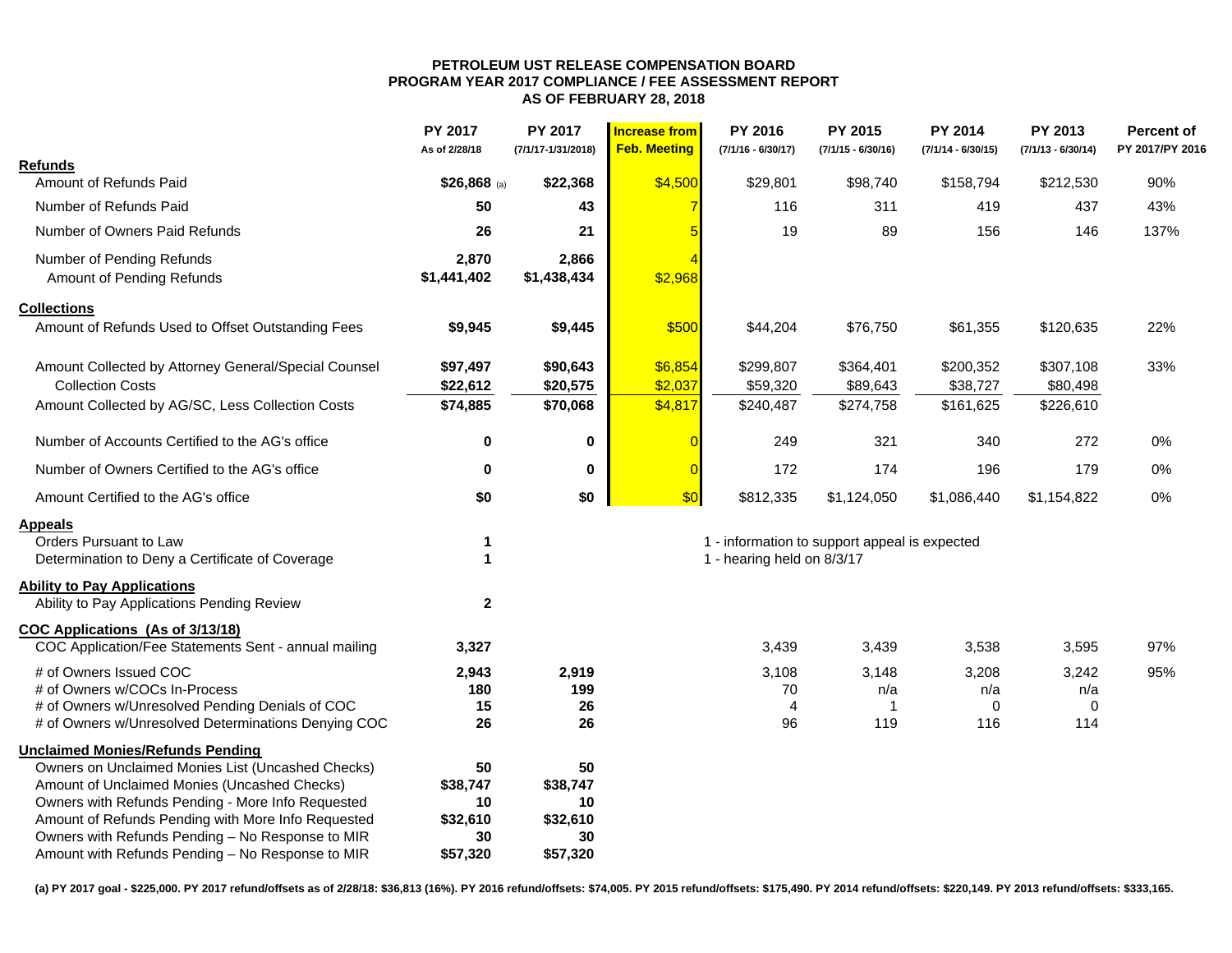## CLAIMS STATISTICS REPORT March 1, 2018

| <b>Total Number of all Releases</b>       | 3,123             |
|-------------------------------------------|-------------------|
| Face Value of all Claims                  | \$478,309,210     |
| Total Deductible Used for Settled Claims  | (\$103, 216, 903) |
| Deductible Remaining for Open Claims      | (\$5,926,979)     |
| Net Value                                 | \$369,165,327     |
| <b>Total Disallowed Costs</b>             | (\$87,053,258)    |
| <b>Total Payments &amp; Installments</b>  | (\$251,475,434)   |
| <b>Maximum Liability of Unpaid Claims</b> | \$30,636,635      |
|                                           |                   |

| <b>Average Clean-up Costs for All Releases Received NFA:</b>                                      |           |
|---------------------------------------------------------------------------------------------------|-----------|
| Total Average Gross Value per Release                                                             | \$132,004 |
| Total Average Net Value per Release                                                               | \$98,409  |
| Total Average Payout per Release (2,472 releases)                                                 | \$71,696  |
| Costs for Releases Cleaned Up Exclusively Under BUSTR's Risk Based Corrective Action (RBCA) Rules |           |
| Above and Below the Deductible (526 releases):                                                    |           |
| Average clean-up costs per release:                                                               | \$76,426  |
| Average claim payout per release:                                                                 | \$25,496  |
| Above the Deductible (276 releases):                                                              |           |
| Average clean-up costs per release:                                                               | \$120,464 |
| Average claim payout per release:                                                                 | \$48,682  |

| <b>Work in Progress: Open Claims</b>                     |        |        |
|----------------------------------------------------------|--------|--------|
| Number of Claims with More Information Requested         | 5      |        |
| Number of Claims with More Information Received          |        |        |
| Number of Pending Above Deductible Claims                | 1,508  |        |
| <b>Total Open Claims</b>                                 |        | 1.517  |
| <b>Settled/Closed Claims</b>                             |        |        |
| <b>Number of Settled Claims</b>                          | 5,552  |        |
| <b>Number of Closed Claims</b>                           | 10,631 |        |
| Below Deductible/NFA closed without review/Elig. Revoked | 855    |        |
| Number of Claims on Waiting List                         | 109    |        |
| <b>Total Settled Claims</b>                              |        | 17.147 |
| <b>Held Claims</b>                                       |        |        |
| Number of Claims with Appeals Outstanding                | 17     |        |
| Number of Claims Below the Deductible                    | 181    |        |
|                                                          |        |        |
| <b>Total Held Claims</b>                                 |        | 198    |
| <b>Total Number of Claims</b>                            |        | 18,862 |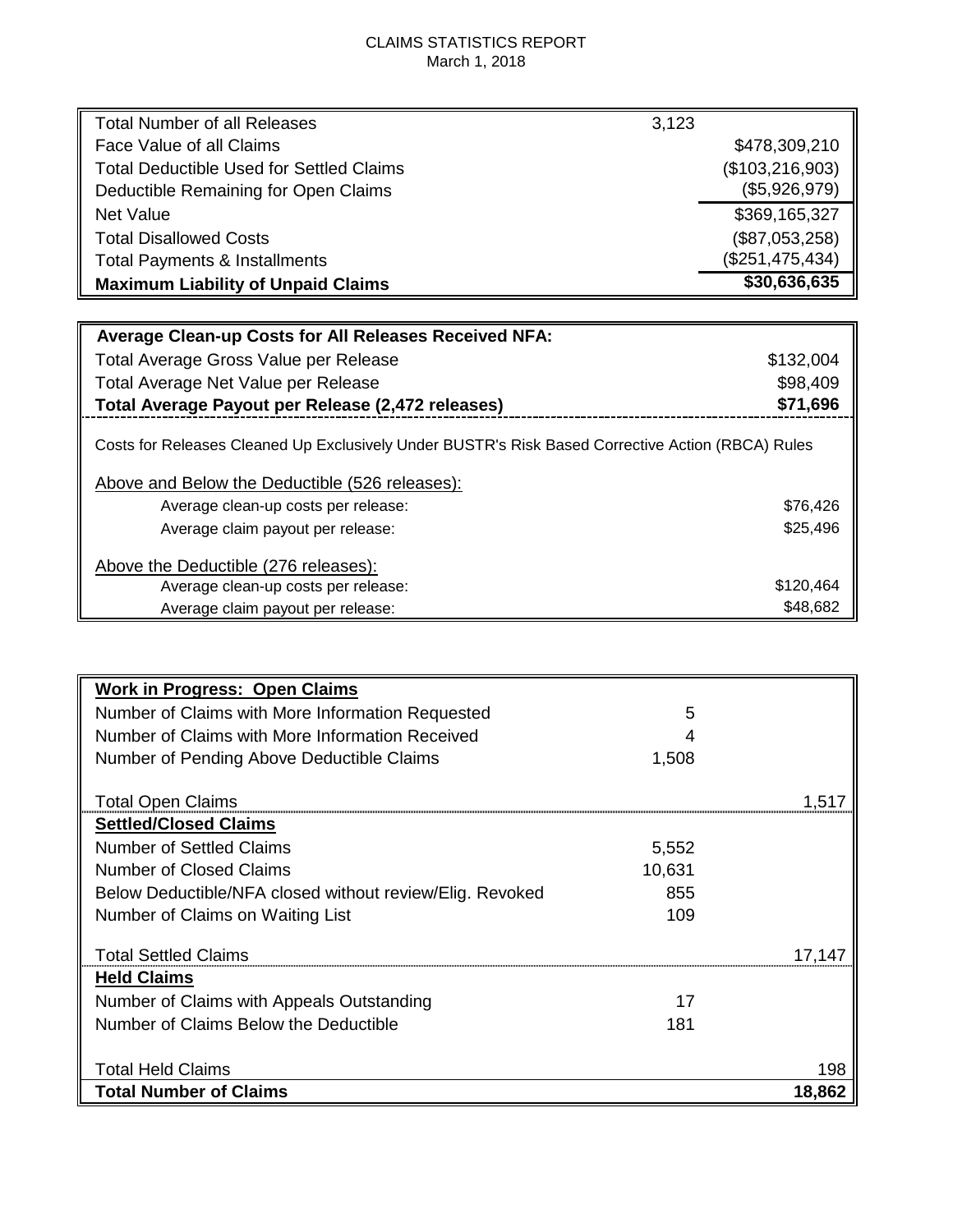#### **CLAIM SETTLEMENT SUMMARY**

|                    | <b>CLAIMS REC'D</b> | <b>SETTLED</b> | RVK/BD-NFA+            | <b>FACE VALUE</b> | <b>DISALLOWED</b> | DEDUCTIBLE USED SETTLEMENT      |                              |
|--------------------|---------------------|----------------|------------------------|-------------------|-------------------|---------------------------------|------------------------------|
| 2009               | 799 (\$11.078 M)    | 723            | 38                     | \$14,606,030      | \$3,847,769       | \$3,082,306                     | \$<br>7,675,956 <sup>G</sup> |
| <b>AVG/MONTH</b>   | $67 (\$0.923 M)$    | 63             |                        |                   |                   | <b>AVERAGE PAYOUT PER CLAIM</b> | \$<br>10,617                 |
| <b>PERCENTAGES</b> |                     |                |                        |                   | 26.3%             |                                 | 66.6%                        |
| 2010               | 808 (\$11.406 M)    | 705            | 52                     | \$12,639,804      | \$3,001.516       | \$2,583,509                     | \$<br>7,054,779              |
| <b>AVG/MONTH</b>   | $67 (\$0.951 M)$    | 63             |                        |                   |                   | <b>AVERAGE PAYOUT PER CLAIM</b> | \$<br>10,007                 |
| <b>PERCENTAGES</b> |                     |                |                        |                   | 23.7%             |                                 | 70.2%                        |
| 2011               | 794 (\$10.536 M)    | 725            | 94                     | \$13,320,431      | \$2,753,772       | \$3,537,439                     | \$<br>7,029,220              |
| <b>AVG/MONTH</b>   | 66 (\$0.878 M)      | 68             |                        |                   |                   | <b>AVERAGE PAYOUT PER CLAIM</b> | \$<br>9,695                  |
| <b>PERCENTAGES</b> |                     |                |                        |                   | 20.7%             |                                 | 71.9%                        |
| 2012               | 731 (\$10.055 M)    | 697            | 53                     | \$11,779,357      | \$2,405,669       | \$2,374,716                     | \$<br>6,740,405              |
| <b>AVG/MONTH</b>   | 61 (\$0.84M)        | 63             |                        |                   |                   | <b>AVERAGE PAYOUT PER CLAIM</b> | \$<br>9,671                  |
| <b>PERCENTAGES</b> |                     |                |                        |                   | 20.4%             |                                 | 71.7%                        |
| 2013               | 928 (\$12.120 M)    | 891            | 55                     | \$12,513,139      | \$2,334,057       | \$2,874,260                     | \$<br>7,304,822              |
| <b>AVG/MONTH</b>   | 77 (\$1.010 M)      | 79             |                        |                   |                   | <b>AVERAGE PAYOUT PER CLAIM</b> | \$<br>8,198                  |
| <b>PERCENTAGES</b> |                     |                |                        |                   | 18.7%             |                                 | 75.8%                        |
| 2014               | 764 (\$10.541 M)    | 898            | 58                     | \$13,546,097      | \$2,466,260       | \$3,040,313                     | \$<br>8,039,525              |
| <b>AVG/MONTH</b>   | 64 (\$0.878 M)      | 80             |                        |                   |                   | <b>AVERAGE PAYOUT PER CLAIM</b> | \$<br>8,953                  |
| <b>PERCENTAGES</b> |                     |                |                        |                   | 18.2%             |                                 | 76.5%                        |
| 2015               | 786 (\$11.029 M)    | 792            | 67                     | \$12,587,087      | \$2,517,791       | \$2,451,880                     | \$<br>7,617,416              |
| <b>AVG/MONTH</b>   | 66 (\$0.919 M)      | 72             |                        |                   |                   | <b>AVERAGE PAYOUT PER CLAIM</b> | \$<br>9,618                  |
| <b>PERCENTAGES</b> |                     |                |                        |                   | 20.0%             |                                 | 75.2%                        |
| 2016               | 672 (\$9.496M)      | 704            | 21                     | \$11,298,907      | \$2,250,986       | \$2,172,626                     | \$<br>6,875,296              |
| <b>AVG/MONTH</b>   | 56 (\$0.791 M)      | 60             |                        |                   |                   | <b>AVERAGE PAYOUT PER CLAIM</b> | \$<br>9,766                  |
| <b>PERCENTAGES</b> |                     |                |                        |                   | 19.9%             |                                 | 75.3%                        |
|                    |                     |                |                        |                   |                   |                                 |                              |
|                    |                     |                |                        |                   |                   |                                 |                              |
| PROGRAM YEAR 2017  |                     |                |                        |                   |                   |                                 |                              |
| <b>MONTH</b>       | <b>CLAIMS REC'D</b> | <b>SETTLED</b> | RVK/BD-NFA+ FACE VALUE |                   | <b>DISALLOWED</b> | DEDUCTIBLE USED SETTLEMENT      |                              |

| <b>MONTH</b>       | CLAIMS REC'D                    | SETTLED | RVK/BD-NFAT      | FACE VALUE  | DISALLOWED  | DEDUCTIBLE USED | <b>SETTLEMENT</b> |
|--------------------|---------------------------------|---------|------------------|-------------|-------------|-----------------|-------------------|
| $Jul-17$           | 36 (\$0.565 M)                  | 45      | $\Omega$         | \$757,347   | \$291,229   | \$42,931        | \$423,187         |
| Aug- $17$          | 67 (\$0.951 M)                  | 65      |                  | \$843,632   | \$186,068   | \$164,818       | \$492,746         |
| $Sep-17$           | 49 (\$0.950 M)                  | 44      | $\overline{0}$   | \$1,061,120 | \$152,257   | \$122,177       | \$786,685         |
| $Oct-17$           | 37 (\$0.899 M)                  | 38      | 18               | \$796,048   | \$42,001    | \$304,048       | \$449,999         |
| $Nov-17$           | 34 (\$1.241 M)                  | 41      |                  | \$983,637   | \$146,515   | \$108,253       | \$728,870         |
| $Dec-17$           | 38 (\$0.386 M)                  | 47      | 10               | \$845,666   | \$77,482    | \$187,892       | \$580,291         |
| $Jan-18$           | 73 (\$0.875 M)                  | 69      | $\overline{0}$   | \$1,135,258 | \$236,235   | \$269,335       | \$629,689         |
| $Feb-18$           | 50 (\$0.825 M)                  | 38      | $\boldsymbol{0}$ | \$664,369   | \$57,123    | \$49,403        | \$557,843         |
| $Mar-18$           |                                 |         |                  |             |             |                 |                   |
| Apr- $18$          |                                 |         |                  |             |             |                 |                   |
| $May-18$           |                                 |         |                  |             |             |                 |                   |
| $Jun-18$           |                                 |         |                  |             |             |                 |                   |
| <b>TOTAL</b>       | 384 (\$6.692 M)                 | 387     | 30               | \$7,087,077 | \$1,188,910 | \$1,248,857     | \$4,649,311       |
| <b>AVG/MONTH</b>   | 48 (\$0.837 M)                  | 52      |                  |             |             |                 |                   |
|                    | <b>AVERAGE PAYOUT PER CLAIM</b> |         |                  |             |             |                 | \$12,014          |
| <b>PERCENTAGES</b> |                                 |         |                  |             | 16.8%       |                 | 79.6%             |

<sup>G</sup>Includes a settlement agreement in PY 2009 with a major oil company for 96 claims for \$1,215,000 (a payout percentage of 46.9%) **†**Eligibility revoked and/or Below Deductible claims with an NFA are not included in the claims payout statistics.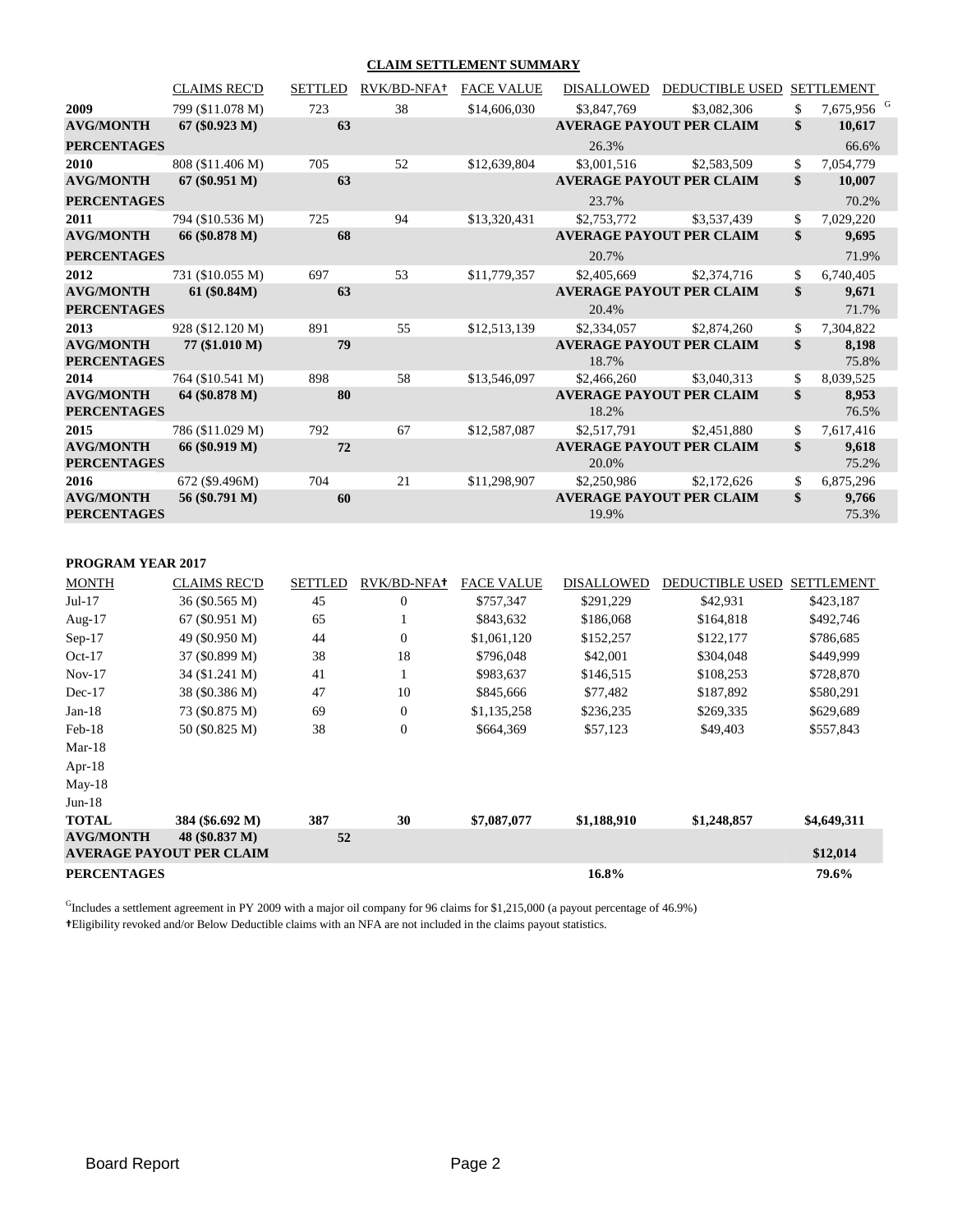#### **ELIGIBILITY STATISTICS REPORT**

March 1, 2018

## **Breakdown of Applications**

| More Info Requested                     |    |  |  |  |  |  |
|-----------------------------------------|----|--|--|--|--|--|
| In Review                               | 40 |  |  |  |  |  |
| <b>Total Open Applications</b><br>42    |    |  |  |  |  |  |
| Eligibility Determinations Under Appeal |    |  |  |  |  |  |

|                | <b>REC'D</b>            | APP'D | <b>DENIED</b>    |
|----------------|-------------------------|-------|------------------|
| <b>PY 2004</b> | 72                      | 81    | 47               |
| Average/mo.    | 6                       |       | 11               |
| <b>PY 2005</b> | 97                      | 72    | 33               |
| Average/mo.    | 8                       |       | 9                |
| <b>PY 2006</b> | 109                     | 73    | 32               |
| Average/mo.    | $\boldsymbol{9}$        |       | $\boldsymbol{9}$ |
| <b>PY 2007</b> | 108                     | 74    | 28               |
| Average/mo.    | 9                       |       | 9                |
| <b>PY 2008</b> | 99                      | 68    | 26               |
| Average/mo.    | 8                       |       | 8                |
| <b>PY 2009</b> | 95                      | 84    | 19               |
| Average/mo.    | 8                       |       | 9                |
| <b>PY 2010</b> | 48                      | 51    | 16               |
| Average/mo.    | $\overline{\mathbf{4}}$ |       | 6                |
| <b>PY 2011</b> | 67                      | 47    | 15               |
| Average/mo.    | 6                       |       | 5                |
| <b>PY 2012</b> | 87                      | 54    | 17               |
| Average/mo.    | $\overline{7}$          |       | 6                |
| <b>PY 2013</b> | 53                      | 65    | $\overline{7}$   |
| Average/mo.    | $\overline{\mathbf{4}}$ |       | 6                |
| <b>PY 2014</b> | 80                      | 64    | 15               |
| Average/mo.    | $\overline{7}$          |       | 7                |
| <b>PY 2015</b> | 77                      | 42    | 27               |
| Average/mo.    | 6                       |       | 6                |
| <b>PY 2016</b> | 76                      | 43    | 26               |
| Average/mo.    | 6                       |       | 6                |

| Denial Reasons PY 2004-2016<br>$\%$ |     |        |  |  |  |  |  |  |  |
|-------------------------------------|-----|--------|--|--|--|--|--|--|--|
| No Release                          | 90  | 29.2%  |  |  |  |  |  |  |  |
| Late Filing                         | 58  | 18.8%  |  |  |  |  |  |  |  |
| No Valid COC                        | 37  | 12.0%  |  |  |  |  |  |  |  |
| Abandoned/OOC Tank                  | 30  | 9.7%   |  |  |  |  |  |  |  |
| No CA Required                      | 43  | 14.0%  |  |  |  |  |  |  |  |
| Pre-Fund Release                    | 7   | 2.3%   |  |  |  |  |  |  |  |
| Incomplete App                      | 10  | 3.2%   |  |  |  |  |  |  |  |
| <b>Untimely Fees</b>                | 3   | 1.0%   |  |  |  |  |  |  |  |
| No Fee Payment                      | 1   | 0.3%   |  |  |  |  |  |  |  |
| No Response                         | 3   | 1.0%   |  |  |  |  |  |  |  |
| Other                               | 26  | 8.4%   |  |  |  |  |  |  |  |
| Total                               | 308 | 100.0% |  |  |  |  |  |  |  |

#### **Program Year 2017**

|                | <b>REC'D</b> | APP'D    | <b>DENIED</b> | Denial Reasons PY 2017  |                |
|----------------|--------------|----------|---------------|-------------------------|----------------|
| $Jul-17$       | 2            | 8        |               | No Release              | 8              |
| Aug- $17$      | 12           | $\Omega$ | 0             | Late Filing             |                |
| $Sep-17$       | 8            | 3        | 4             | No Valid COC            |                |
| $Oct-17$       | 6            | 2        | 5             | Abandoned/OOC Tank      | 3              |
| $Nov-17$       | 4            |          | $\Omega$      | No CA Required          | 9              |
| $Dec-17$       | 3            | 5        | 6             | <b>Pre-Fund Release</b> |                |
| $Jan-18$       | 4            |          |               | Incomplete App          | $\mathfrak{D}$ |
| $Feb-18$       | 14           | 0        |               | <b>Untimely Fees</b>    |                |
| $Mar-18$       |              |          |               | No Fee Payment          |                |
| Apr-18         |              |          |               | No Response             |                |
| $May-18$       |              |          |               | Other                   |                |
| $Jun-18$       |              |          |               | <b>Total</b>            | 24             |
| <b>PY 2017</b> | 53           | 20       | 24            |                         |                |
| Average/mo.    | 7            |          | 6             |                         |                |

| <b>Denial Reasons PY 2017</b> |   |
|-------------------------------|---|
| No Release                    | 8 |
| Late Filing                   |   |
| No Valid COC                  |   |
| Abandoned/OOC Tank            | 3 |
| No CA Required                | Q |
| Pre-Fund Release              |   |
| Incomplete App                | 2 |
| <b>Untimely Fees</b>          |   |
| No Fee Payment                |   |
| No Response                   |   |
| Other                         |   |
| Fotal                         |   |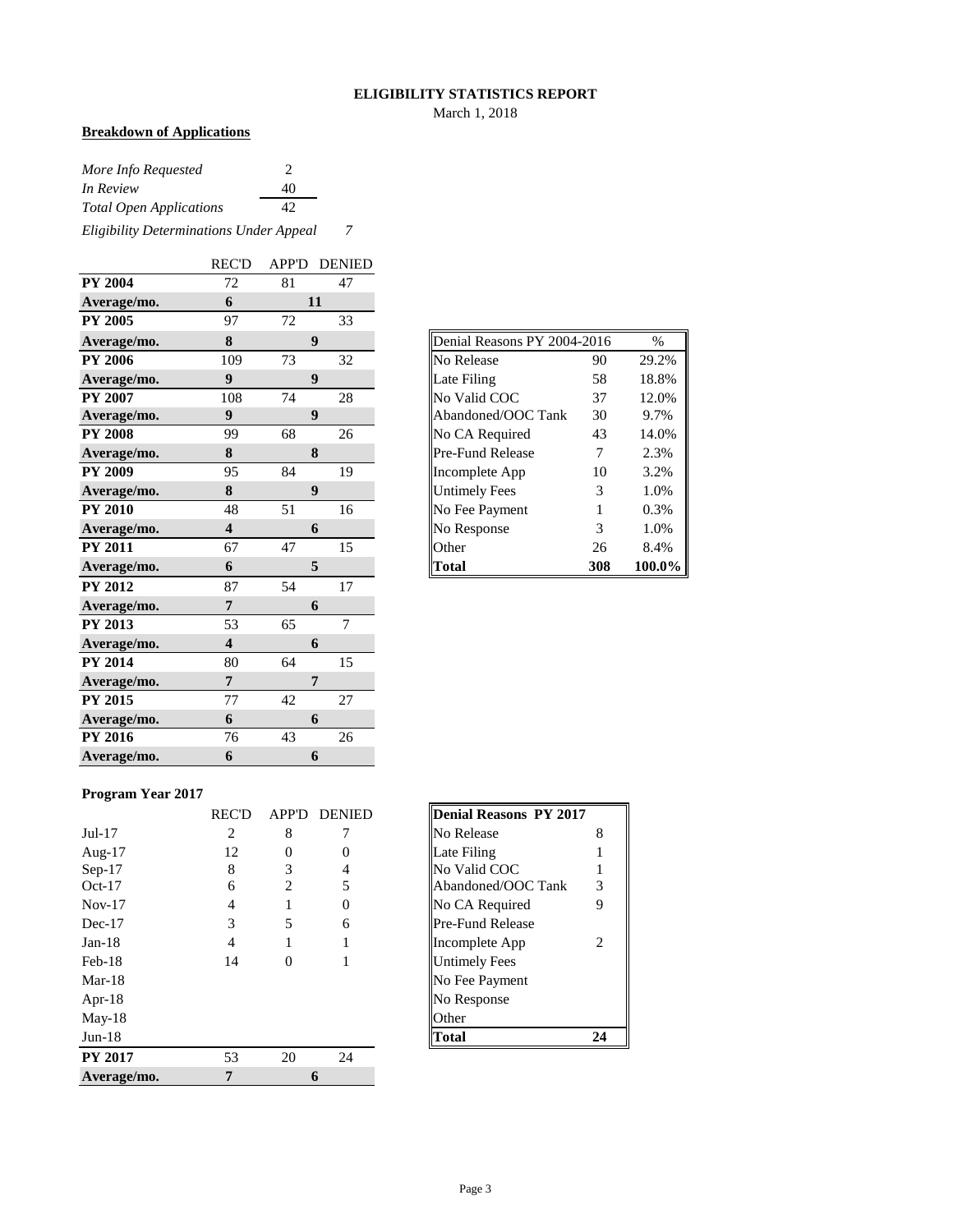## **COST PRE-APPROVAL STATISTICS REPORT**

March 1, 2018

### **Mandatory Cost Pre-Approvals Voluntary Pre-Approvals**

| Number Annual RAPs in Review                 |  |
|----------------------------------------------|--|
| Number Annual FPR in Review                  |  |
| All Other Mandatory Open Cost Pre-Approvals: |  |
| Total Open Mandatory Cost Pre-Approvals      |  |

Number in Review 9 Number in Review 9 Number in Review 9 Number 1

**Notification of Cost Exceedance** 

**The Total Open Mandatory Cost Pre-Approvals** 30 Number in Review 1

|         |              | <b>New RAPs</b> |              | <b>Annual RAP</b><br><b>Cost Pre-</b><br><b>Approvals</b> |              | <b>Annual FPR</b><br><b>Cost Pre-</b><br><b>Approvals</b> |              | <b>Mandatory</b><br><b>IRA</b> |              | Tier 3       | Monitoring   | <b>Calibration</b><br>Plan | Notification of<br>Cost<br><b>Exceedance</b> |              |              | <b>Voluntary</b> |              | <b>TOTALS</b> |
|---------|--------------|-----------------|--------------|-----------------------------------------------------------|--------------|-----------------------------------------------------------|--------------|--------------------------------|--------------|--------------|--------------|----------------------------|----------------------------------------------|--------------|--------------|------------------|--------------|---------------|
|         | <b>REC'D</b> | <b>DET'D</b>    | <b>REC'D</b> | <b>DET'D</b>                                              | <b>REC'D</b> | <b>DET'D</b>                                              | <b>REC'D</b> | <b>DET'D</b>                   | <b>REC'D</b> | <b>DET'D</b> | <b>REC'D</b> | <b>DET'D</b>               | <b>REC'D</b>                                 | <b>DET'D</b> | <b>REC'D</b> | <b>DET'D</b>     | <b>REC'D</b> | <b>DET'D</b>  |
| PY 2010 | 22           | 22              | 21           | 24                                                        | 52           | 66                                                        | $\circ$      |                                | 23           | 28           | 34           | 38                         | Previously                                   |              | 31           | 30               | 191          | 217           |
| PY 2011 | 36           | 30              | 18           | 17                                                        | 56           | 55                                                        |              | ◠                              | 22           | 17           | 45           | 43                         | included in                                  |              | 41           | 46               | 223          | 210           |
| PY 2012 | 26           | 39              | 18           | 18                                                        | 57           | 68                                                        |              | 10                             | 13           | 23           | 30           | 41                         | <b>Annual RAP</b>                            |              | 35           | 35               | 186          | 234           |
| PY 2013 | 30           | 29              | 36           | 38                                                        | 51           | 54                                                        |              |                                | 14           | 16           | 20           | 21                         | Cost Pre-                                    |              | 18           | 22               | 174          | 184           |
| PY 2014 | 32           | 35              | 31           | 33                                                        | 30           | 33                                                        | $\sigma$     |                                | 3            | Q            | 22           | 20                         | Approval column                              |              | 21           | 20               | 155          | 155           |
| PY 2015 | 24           | 31              | 20           | 19                                                        | 38           | 37                                                        | 8            | Q                              | 10           | 13           | 22           | 18                         | 23                                           | 26           | 17           | 16               | 162          | 169           |
| PY 2016 | 18           | 17              | 21           | 21                                                        | 22           | 28                                                        |              | ◠                              | 10           | 10           | 21           | 28                         | 14                                           | 16           | 22           | 22               | 130          | 144           |

|                |              |                 | <b>Annual RAP</b><br><b>Cost Pre-</b> |                |              | <b>Annual FPR</b><br><b>Cost Pre-</b> |                | <b>Mandatory</b> |                |                | Monitoring   | <b>Calibration</b> | <b>Notification of</b> | Cost              |                  |              |               |              |
|----------------|--------------|-----------------|---------------------------------------|----------------|--------------|---------------------------------------|----------------|------------------|----------------|----------------|--------------|--------------------|------------------------|-------------------|------------------|--------------|---------------|--------------|
| <b>PY 2017</b> |              | <b>New RAPs</b> | <b>Approvals</b>                      |                |              | <b>Approvals</b>                      |                | <b>IRA</b>       |                | Tier 3         |              | Plan               |                        | <b>Exceedance</b> | <b>Voluntary</b> |              | <b>TOTALS</b> |              |
|                | <b>REC'D</b> | <b>DET'D</b>    | <b>REC'D</b>                          | <b>DET'D</b>   | <b>REC'D</b> | <b>DET'D</b>                          | <b>REC'D</b>   | <b>DET'D</b>     | <b>REC'D</b>   | <b>DET'D</b>   | <b>REC'D</b> | <b>DET'D</b>       | <b>REC'D</b>           | <b>DET'D</b>      | <b>REC'D</b>     | <b>DET'D</b> | <b>REC'D</b>  | <b>DET'D</b> |
| Jul-17         | $\Omega$     | $\Omega$        | $\overline{2}$                        | $\overline{0}$ |              |                                       | $\Omega$       | $\Omega$         | $\Omega$       | $\Omega$       | 2            | 2                  | $\overline{0}$         | $\theta$          |                  | 2            | 6             | 5            |
| Aug- $17$      | 2            |                 | 4                                     | 3              | 2            | 3                                     | 2              | $\overline{0}$   | $\Omega$       | $\mathbf{0}$   | 2            | $\overline{0}$     |                        | $\theta$          |                  |              | 14            | 8            |
| Sep-17         |              |                 |                                       |                |              |                                       | $\mathbf{0}$   | 2                | $\overline{0}$ |                |              |                    | $\overline{0}$         |                   | $\overline{0}$   |              | 4             | 9            |
| Oct-17         | 4            | 3               | $\overline{c}$                        | 7              | 2            |                                       | $\mathbf{0}$   | $\overline{0}$   | $\Omega$       | $\overline{0}$ | 2            | 2                  | $\overline{0}$         | $\theta$          |                  |              | 11            | 14           |
| $Nov-17$       | $\Omega$     | 2               | 3                                     | 2              |              |                                       | $\Omega$       | $\Omega$         | 5              | $\theta$       |              | 3                  | $\Omega$               | $\theta$          |                  |              | 11            | 9            |
| Dec-17         | 2            | $\Omega$        |                                       | 5              | 2            | 2                                     | $\Omega$       | $\Omega$         | $\Omega$       | 5              | 5            | 3                  | $\overline{0}$         | $\theta$          |                  | $\Omega$     | 11            | 15           |
| $Jan-18$       | 3            | $\Omega$        | $\overline{2}$                        |                | 2            | 2                                     | $\Omega$       | $\Omega$         |                | $\Omega$       | $\theta$     | 2                  | $\overline{0}$         | $\theta$          | 2                | 2            | 10            | 7            |
| Feb-18         | $\Omega$     | $\overline{2}$  | $\mathcal{I}$                         |                | $\Omega$     |                                       | $\Omega$       | $\Omega$         | $\Omega$       |                |              | $\Omega$           |                        | $\theta$          | 2                | $\Omega$     | 11            | 5            |
| $Mar-18$       |              |                 |                                       |                |              |                                       |                |                  |                |                |              |                    |                        |                   |                  |              |               |              |
| Apr-18         |              |                 |                                       |                |              |                                       |                |                  |                |                |              |                    |                        |                   |                  |              |               |              |
| May-18         |              |                 |                                       |                |              |                                       |                |                  |                |                |              |                    |                        |                   |                  |              |               |              |
| $Jun-18$       |              |                 |                                       |                |              |                                       |                |                  |                |                |              |                    |                        |                   |                  |              |               |              |
| <b>TOTALS</b>  | 12           | 9               | 22                                    | 20             | 11           | 12                                    | $\overline{2}$ | 2                | 6.             | $\overline{ }$ | 14           | 13                 | 2                      |                   | 9                | 8            | 78            | 72           |
| Avg./Mo        |              |                 |                                       |                |              |                                       |                |                  |                |                |              |                    |                        |                   |                  |              | 10            | 9            |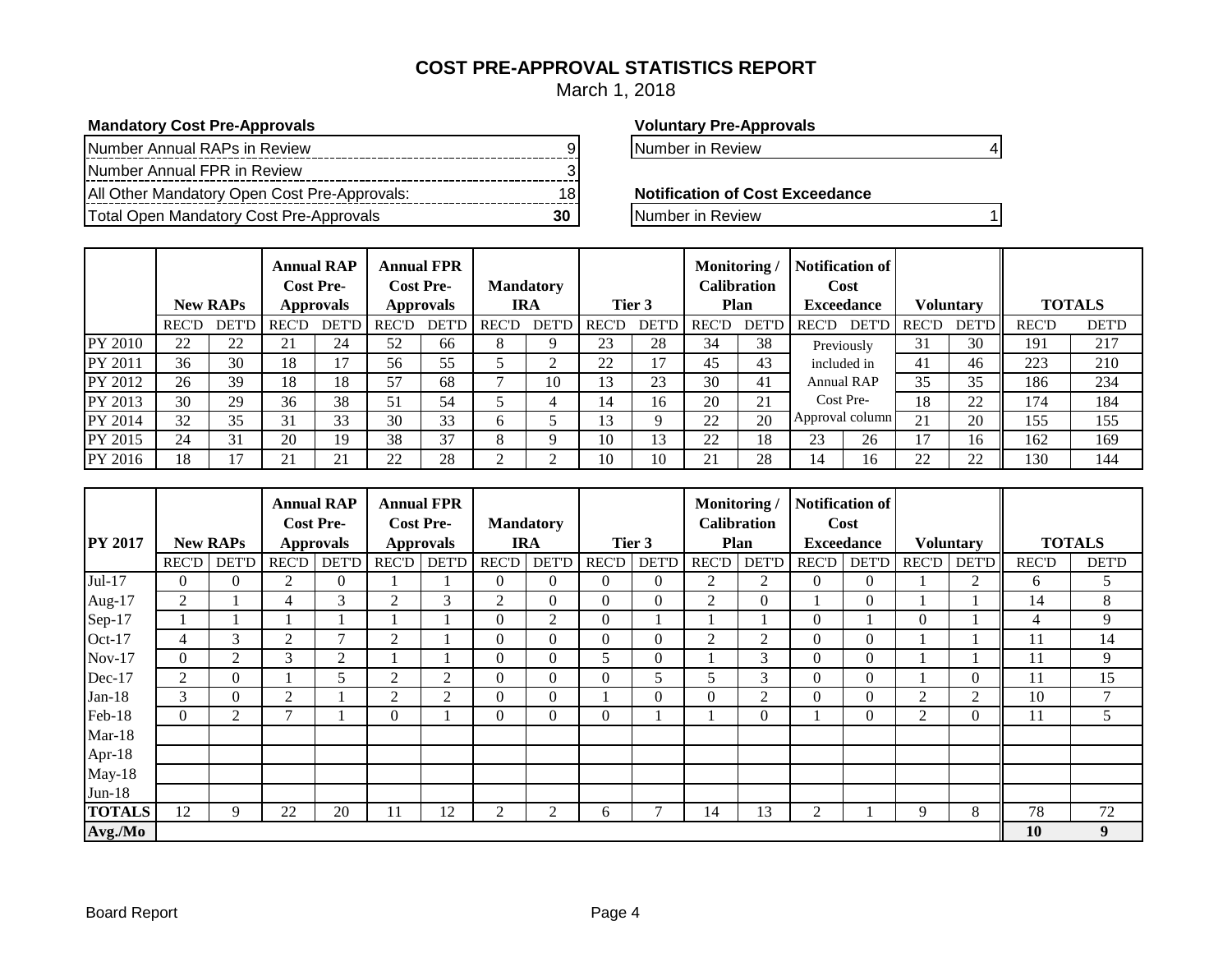## *Petroleum UST Release Compensation Board*

**Facility Certificate Listing**

**Program Year 2016**

**COC Eff Date: Yes COC Print Date: Yes** 

#### **Printed from 02/14/18 to 03/19/18**

| <b>Owner/Fac</b> |                | UST Cnt Own / Fac Name      | Own / Fac Address                     | <b>Eff Date</b><br><b>Print Date</b> |            | <b>Override Reason</b>          | <b>Denial Status</b> |
|------------------|----------------|-----------------------------|---------------------------------------|--------------------------------------|------------|---------------------------------|----------------------|
| 13651-0007       | $\overline{4}$ | Penske Truck Leasing Co L P | 2470 Westbelt Drive, Columbus OH      | 07/01/2016                           | 03/16/2018 | Not Required: Post 11-30-09 Pay | N/A                  |
| 13651-0011       | 3              | Penske Truck Leasing        | 7600 First Place, Oakwood OH          | 07/01/2016                           | 03/16/2018 | Not Required: Post 11-30-09 Pay | N/A                  |
| 13651-0012       | 2              | Penske Truck Leasing        | 2528 Commodity Cir, Sharonville OH    | 07/01/2016                           | 03/16/2018 | Not Required: Post 11-30-09 Pay | N/A                  |
| 13651-0019       |                | Penske Truck Leasing Co, Lp | 3000 Fortura Drive, Akron OH          | 07/01/2016                           | 03/16/2018 | Not Required: Post 11-30-09 Pay | N/A                  |
| 13651-0021       | 2              | Penske Truck Lesing Co Lp   | 4591 Industrial Center Rd, Obetz OH   | 07/01/2016                           | 03/16/2018 | Not Required: Post 11-30-09 Pay | N/A                  |
| 13651-0022       |                | Penske Truckleasing Co Lp   | 1300 N Main St, Mansfield OH          | 07/01/2016                           | 03/16/2018 | Not Required: Post 11-30-09 Pay | N/A                  |
| 13651-0023       | $\overline{2}$ | Penske Truck Leasing Co Lp  | 2519 Nordic Rd, Dayton OH             | 07/01/2016                           | 03/16/2018 | Not Required: Post 11-30-09 Pay | N/A                  |
| 13651-0025       | $\overline{2}$ | Penske Truck Leasing        | 15270 Deanna Park, Brook Park OH      | 07/01/2016                           | 03/16/2018 | Not Required: Post 11-30-09 Pay | N/A                  |
| 13651-0026       | $\overline{2}$ | Penske Truck Leasing Co     | 12222 Williams Rd, Perrysburg OH      | 07/01/2016                           | 03/16/2018 | Not Required: Post 11-30-09 Pay | N/A                  |
| 13651-0031       |                | Penske Truck Leasing, CO LP | 16195 Industrial Pkwy, Middlefield OH | 07/01/2016                           | 03/16/2018 | Not Required: Post 11-30-09 Pay | N/A                  |
| 19087-0001       | 3              | Fuel Plus Inc               | 2281 Sullivant Ave, Columbus OH       | 07/01/2016                           | 03/16/2018 | Not Required: Post 11-30-09 Pay | N/A                  |
| 19087-0003       | $\overline{2}$ | Fuel Plus Inc. Property     | 955 E. 5th Avenue, Columbus OH        | 02/06/2017                           | 03/16/2018 | Not Required: Post 11-30-09 Pay | N/A                  |
| 19087-0003       | 3              | Fuel Plus Inc. Property     | 955 E. 5th Avenue, Columbus OH        | 07/01/2016                           | 03/16/2018 | Not Required: Post 11-30-09 Pay | N/A                  |
| 20651-0001       | 2              | Mira Enterprises Facility   | 5 N. Main Street, Springboro OH       | 09/01/2016                           | 03/16/2018 | Not Required: Post 11-30-09 Pay | N/A                  |
| 24190-0001       | 3              | Khurram LLC                 | 830 Parsons Avenue, Columbus OH       | 08/24/2016                           | 03/16/2018 | Not Required: Post 11-30-09 Pay | N/A                  |

| <b>Total Owners</b>         | 4  |
|-----------------------------|----|
| <b>Total Facilities</b>     | 14 |
| <b>Total USTs</b>           | 33 |
| <b>Total Determinations</b> | 10 |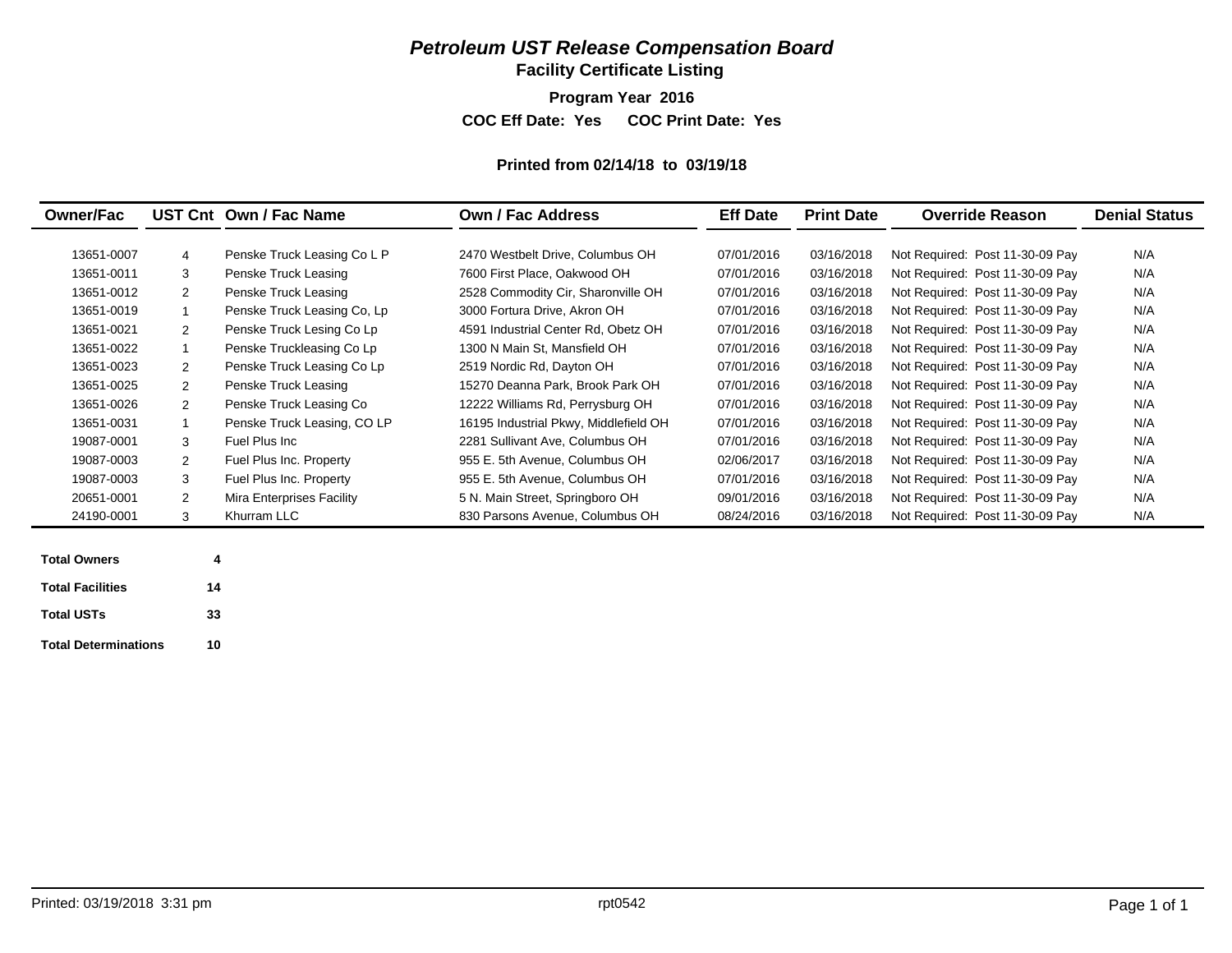## *Petroleum UST Release Compensation Board*

**Facility Certificate Listing**

**Program Year 2016 COC Eff Date: No COC Print Date: No Denial Status: DETERMINATION**

#### **Date of Determination from 02/14/18 to 3/20/18**

| <b>Owner/Fac</b>            |                | UST Cnt Own / Fac Name | <b>Own / Fac Address</b>        | <b>Eff Date</b> | <b>Print Date</b> | <b>Override Reason</b> | <b>Denial Status</b> |
|-----------------------------|----------------|------------------------|---------------------------------|-----------------|-------------------|------------------------|----------------------|
| 2386-0001                   |                | Cols Lace Cleaning Co  | 49 Greenlawn Ave, Columbus OH   |                 |                   | N/A                    | Determination        |
| 19745-0017                  | 2              | M&R Fuel               | 805 W. Market Street, Warren OH |                 |                   | N/A                    | Determination        |
|                             |                |                        |                                 |                 |                   |                        |                      |
| <b>Total Owners</b>         | $\mathbf{2}$   |                        |                                 |                 |                   |                        |                      |
| <b>Total Facilities</b>     | $\overline{2}$ |                        |                                 |                 |                   |                        |                      |
| <b>Total USTs</b>           | 3              |                        |                                 |                 |                   |                        |                      |
| <b>Total Determinations</b> | $\mathbf{2}$   |                        |                                 |                 |                   |                        |                      |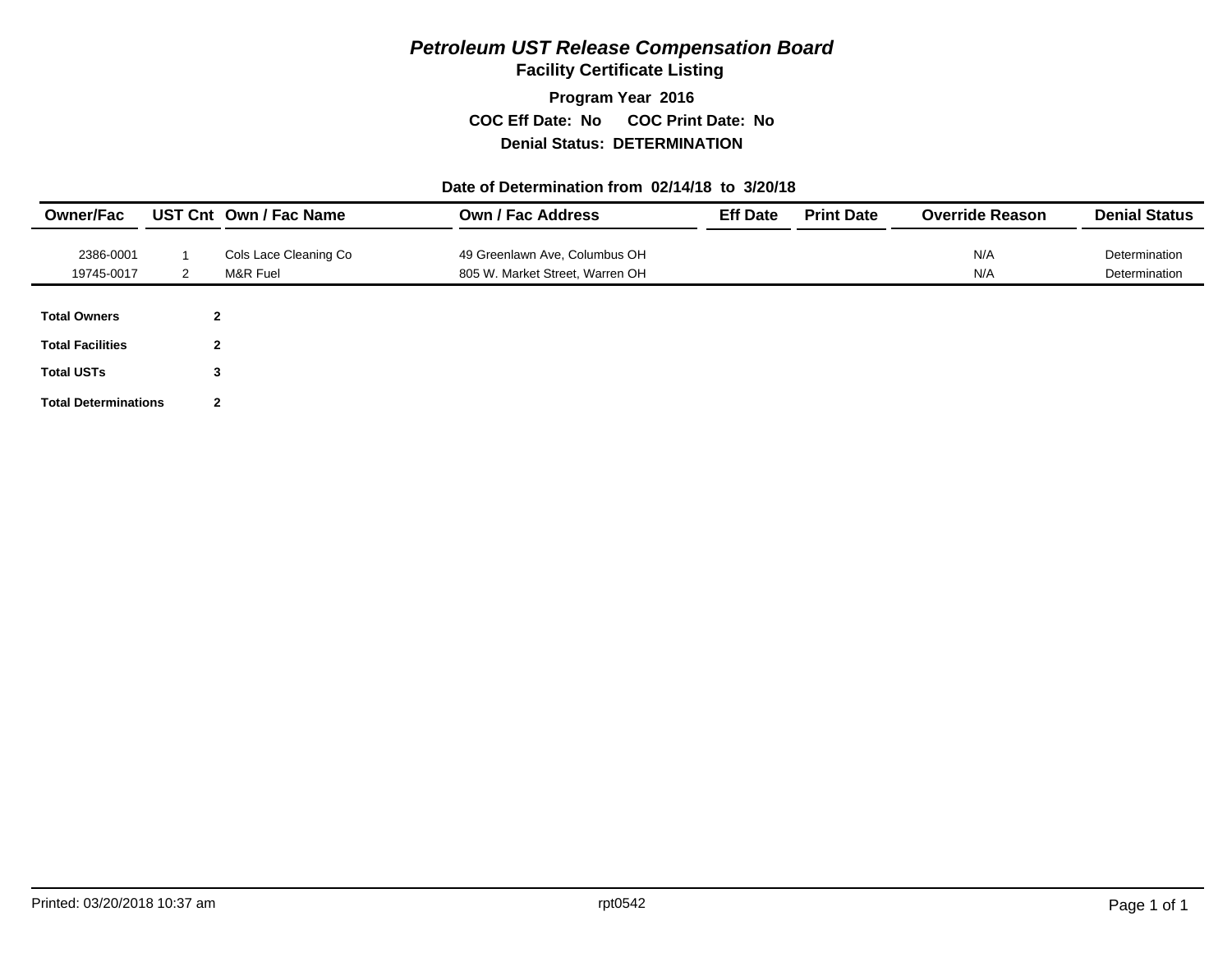## *Petroleum UST Release Compensation Board*

**Facility Certificate Listing**

**Program Year 2017**

**COC Eff Date: Yes COC Print Date: Yes** 

#### **Printed from 02/14/18 to 03/19/18**

| <b>Owner/Fac</b> |                | UST Cnt Own / Fac Name                                                       | <b>Own / Fac Address</b>               | <b>Eff Date</b> | <b>Print Date</b> | <b>Override Reason</b>          | <b>Denial Status</b> |
|------------------|----------------|------------------------------------------------------------------------------|----------------------------------------|-----------------|-------------------|---------------------------------|----------------------|
|                  |                |                                                                              |                                        |                 |                   |                                 |                      |
| 1791-0001        | 2              | <b>Channel Park Marina</b>                                                   | 5300 Whiskey Island, Cleveland OH      | 07/01/2017      | 03/16/2018        | Not Required: Post 11-30-09 Pay | N/A                  |
| 2049-0001        | 2              | City of Independence Service Departmen 6350 Selig Boulevard, Independence OH |                                        | 02/05/2018      | 02/16/2018        | PD Response Accepted            | Accepted             |
| 2063-0003        | $\overline{1}$ | <b>Mansfield Municipal Office</b>                                            | 30 N. Diamond Street, Mansfield OH     | 07/01/2017      | 03/16/2018        | PD Response Accepted            | Accepted             |
| 2063-0005        | $\overline{1}$ | <b>Wastewater Treatment Plant</b>                                            | 385 S. Illinois Avenue, Mansfield OH   | 07/01/2017      | 03/16/2018        | PD Response Accepted            | Accepted             |
| 2063-0006        | $\mathbf{1}$   | Sewage Lift Station                                                          | 480 Park Avenue E., Mansfield OH       | 07/01/2017      | 03/16/2018        | PD Response Accepted            | Accepted             |
| 3590-0006        | 3              | Huron Basin Wastewater Treatment Plan                                        | 554 River Road, Huron OH               | 01/29/2018      | 02/16/2018        | PD Response Accepted            | Accepted             |
| 3590-0008        | 2              | Erie County Service Center                                                   | 2900 Columbus Avenue, Sandusky OH      | 01/29/2018      | 02/16/2018        | PD Response Accepted            | Accepted             |
| 3590-0009        | $\overline{1}$ | Erie County Jail                                                             | 2800 Columbus Avenue, Sandusky OH      | 01/29/2018      | 02/16/2018        | PD Response Accepted            | Accepted             |
| 12678-0001       | 2              | Elpe Co.                                                                     | 650 N. Meridian Road, Youngstown OH    | 02/26/2018      | 03/16/2018        | PD Response Accepted            | Accepted             |
| 14218-0141       | 3              | United Dairy Farmers 141                                                     | 6075 Harrison Pike, Cincinnati OH      | 03/05/2018      | 03/16/2018        | Not Required: Post 11-30-09 Pay | N/A                  |
| 14502-0003       | $\overline{4}$ | State of Ohio Computer Center                                                | 1320 Arthur E. Adams Drive, Columbus O | 02/20/2018      | 03/16/2018        | PD Response Accepted            | Accepted             |
| 14502-0004       | $\overline{1}$ | Michael V. DiSalle Government Center                                         | 1 Government Center, Toledo OH         | 02/20/2018      | 03/16/2018        | PD Response Accepted            | Accepted             |
| 14502-0005       | $\overline{1}$ | Frank J. Lausche State Office Building                                       | 615 W. Superior Avenue, Cleveland OH   | 02/20/2018      | 03/16/2018        | PD Response Accepted            | Accepted             |
| 14502-0006       | $\overline{1}$ | Vern Riffe Center for Government                                             | 77 S. High Street, Columbus OH         | 02/20/2018      | 03/16/2018        | PD Response Accepted            | Accepted             |
| 18214-0002       | $\mathbf{1}$   | USA Truck, Inc.                                                              | 11777 N. Dixie Drive, Vandalia OH      | 02/20/2018      | 03/16/2018        | PD Response Accepted            | Accepted             |
| 18451-0321       | 2              | Speedway #3535                                                               | 838 State Route 97, Bellville OH       | 02/22/2018      | 03/16/2018        | Not Required: Post 11-30-09 Pay | N/A                  |
| 18451-0538       | 3              | Speedway #9213                                                               | 439 County Road 406, South Point OH    | 02/22/2018      | 03/16/2018        | Not Required: Post 11-30-09 Pay | N/A                  |
| 18451-5707       | $\overline{7}$ | Speedway #7391                                                               | 10789 Market Street, North Lima OH     | 02/22/2018      | 03/16/2018        | Not Required: Post 11-30-09 Pay | N/A                  |
| 18960-0002       | $\overline{4}$ | <b>Piedmont Minimart</b>                                                     | 33195 Cadiz Piedmont Road, Piedmont O  | 02/07/2018      | 03/16/2018        | PD Response Accepted            | Accepted             |
| 19057-0001       | 2              | Kroger 799 Fuel Center                                                       | 1008 Washington Boulevard, Belpre OH   | 08/07/2017      | 02/16/2018        | PD Response Accepted            | Accepted             |
| 19087-0001       | 3              | Fuel Plus Inc                                                                | 2281 Sullivant Ave, Columbus OH        | 07/01/2017      | 03/16/2018        | Not Required: Post 11-30-09 Pay | N/A                  |
| 19087-0003       | 5              | Fuel Plus Inc. Property                                                      | 955 E. 5th Avenue, Columbus OH         | 07/01/2017      | 03/16/2018        | Not Required: Post 11-30-09 Pay | N/A                  |
| 19260-0001       | $\overline{4}$ | Sunoco Food Mart                                                             | 2001 Needmore Road, Dayton OH          | 02/05/2018      | 02/16/2018        | PD Response Accepted            | Accepted             |
| 19260-0002       | 3              | Gateway Sunoco                                                               | 750 E. Xenia Drive, Fairborn OH        | 02/05/2018      | 02/16/2018        | PD Response Accepted            | Accepted             |
| 19260-0003       | 3              | Marathon                                                                     | 10 W. Dayton Drive, Fairborn OH        | 02/05/2018      | 02/16/2018        | PD Response Accepted            | Accepted             |
| 19341-0001       | 2              | <b>Galbraith Rd Sunoco</b>                                                   | 135 E Galbraith Rd, Cincinnati OH      | 07/10/2017      | 02/16/2018        | Not Required: Post 11-30-09 Pay | N/A                  |
| 19637-0001       | $\overline{1}$ | Odyssey Logistics Inc.                                                       | 551 Murray Road, Cincinnati OH         | 02/23/2018      | 03/16/2018        | PD Response Accepted            | Accepted             |
| 20412-0001       | $\overline{2}$ | Centerburg Hometown Market                                                   | 3895 Columbus Road, Centerburg OH      | 02/12/2018      | 02/16/2018        | PD Response Accepted            | Accepted             |
| 21032-0065       | 5              | Giant #450                                                                   | 13182 Shank Road, Doylestown OH        | 02/21/2018      | 03/16/2018        | Not Required: Post 11-30-09 Pay | N/A                  |
| 21032-0066       | 5              | <b>Giant #448</b>                                                            | 1980 S. Arlington Road, Akron OH       | 02/21/2018      | 03/16/2018        | Not Required: Post 11-30-09 Pay | N/A                  |
| 22046-0001       | 5              | Christopher A. Buchanan Property                                             | 41995 State Route 7, Tuppers Plains OH | 02/13/2018      | 02/16/2018        | Not Required: Post 11-30-09 Pay | N/A                  |
| 22086-0001       | $\overline{1}$ | St. Vincent Charity Hospital                                                 | 2351 E. 22nd Street, Cleveland OH      | 02/08/2018      | 02/16/2018        | PD Response Accepted            | Accepted             |
| 22287-0001       | 5              | Ansh & Anshika, Inc.                                                         | 1434 US Route 52 W., Aberdeen OH       | 03/01/2018      | 03/16/2018        | PD Response Accepted            | Accepted             |
| 22327-0001       | $\overline{4}$ | Green Savoree Mid-Ohio, LLC                                                  | 7721 Steam Corners Road, Lexington OH  | 02/06/2018      | 02/16/2018        | PD Response Accepted            | Accepted             |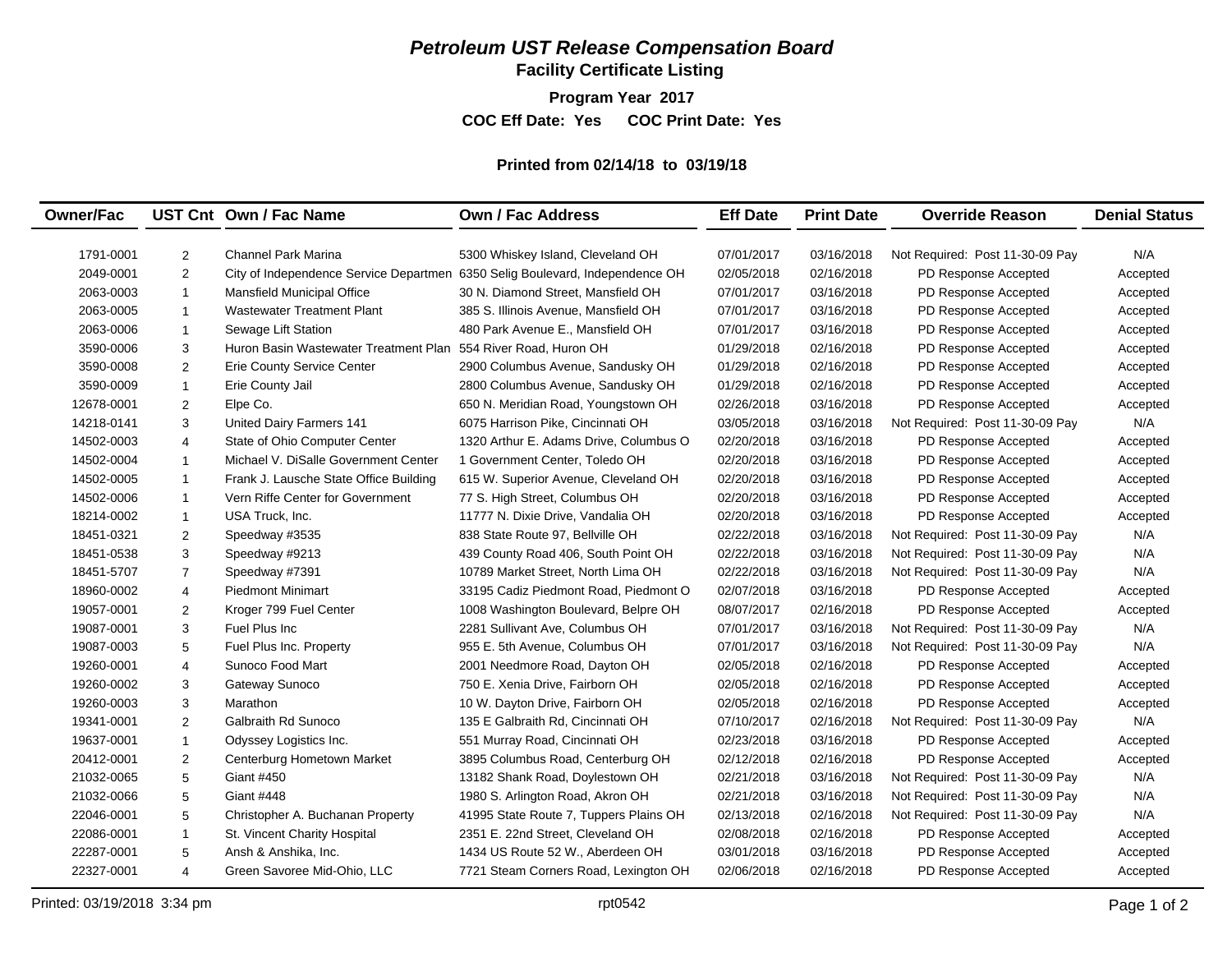| <b>Owner/Fac</b> |                | UST Cnt Own / Fac Name                 | <b>Own / Fac Address</b>                                                      | <b>Eff Date</b> | <b>Print Date</b> | <b>Override Reason</b>          | <b>Denial Status</b> |
|------------------|----------------|----------------------------------------|-------------------------------------------------------------------------------|-----------------|-------------------|---------------------------------|----------------------|
| 22343-0001       | 2              | Mini Food Mart                         | 4730 Cleveland Avenue SW. Canton OH                                           | 07/01/2017      | 02/16/2018        | PD Response Accepted            | Accepted             |
| 22680-0001       | 3              | Palmyra Little Village Shopper, LLC    | 9447 Tallmadge Road, Diamond OH                                               | 08/03/2017      | 03/16/2018        | PD Response Accepted            | Accepted             |
| 22764-0001       | 4              | Fast Trac #107                         | 310 Boardman-Canfield Road, Youngstow                                         | 07/01/2017      | 03/16/2018        | Not Required: Post 11-30-09 Pay | N/A                  |
| 22764-0002       | 3              | Fast Trac #108                         | 1090 Boardman-Poland Road, Poland OH                                          | 07/01/2017      | 03/16/2018        | Not Required: Post 11-30-09 Pay | N/A                  |
| 22764-0003       | 3              | Fast Trac #106                         | 735 McCartney Road, Youngstown OH                                             | 07/01/2017      | 03/16/2018        | Not Required: Post 11-30-09 Pay | N/A                  |
| 22764-0004       | 4              | Fast Trac #104                         | 2720 Salt Springs Road, Girard OH                                             | 07/01/2017      | 03/16/2018        | Not Required: Post 11-30-09 Pay | N/A                  |
| 22764-0005       | 4              | Xpress Fuel Properties, LLC            | 51 East Marshall Road, McDonald OH                                            | 07/01/2017      | 03/16/2018        | Not Required: Post 11-30-09 Pay | N/A                  |
| 22764-0006       | 4              | Fast Trac #109                         | 3602 Mahoning Road, Youngstown OH                                             | 07/01/2017      | 03/16/2018        | Not Required: Post 11-30-09 Pay | N/A                  |
| 22764-0007       | 3              | Fast Trac #103                         | 599 E. Main Street, Canfield OH                                               | 07/01/2017      | 03/16/2018        | Not Required: Post 11-30-09 Pay | N/A                  |
| 22764-0008       | 4              | Fast Trac #110                         | 890 N. Canfield-Niles Road, Youngstown O                                      | 07/01/2017      | 03/16/2018        | Not Required: Post 11-30-09 Pay | N/A                  |
| 22764-0009       | 3              | Fast Trac #111                         | 5502 Mahoning Avenue, Youngstown OH                                           | 07/01/2017      | 03/16/2018        | Not Required: Post 11-30-09 Pay | N/A                  |
| 22764-0010       | 4              | Fast Trac #105                         | 2703 Belmont Avenue, Youngstown OH                                            | 07/01/2017      | 03/16/2018        | Not Required: Post 11-30-09 Pay | N/A                  |
| 22883-0001       | $\mathbf{1}$   | Mondelez Global, LLC                   | 2221 Front Street, Toledo OH                                                  | 08/18/2017      | 03/16/2018        | Not Required: Post 11-30-09 Pay | N/A                  |
| 22915-0001       | $\mathbf{1}$   | <b>Three Centennial</b>                | 895 Central Avenue, Cincinnati OH                                             | 09/22/2017      | 02/16/2018        | PD Response Accepted            | Accepted             |
| 23129-0001       | 3              | The GC Net Lease (Westerville) Investo | 800 Brooksedge Boulevard, Westerville O                                       | 02/23/2018      | 03/16/2018        | PD Response Accepted            | Accepted             |
| 23251-0001       | 2              | 26005 Chardon Road LLC                 | 26005 Chardon Road, Richmond Heights O                                        | 07/03/2017      | 03/16/2018        | Not Required: Post 11-30-09 Pay | N/A                  |
| 23372-0001       | 4              | 7030 Poe Inc.                          | 4170 North West Street, Lima OH                                               | 01/08/2018      | 02/16/2018        | Not Required: Post 11-30-09 Pay | N/A                  |
| 23422-0001       | $\overline{2}$ | Uniontown Topsoil and Mulch            | 1916 Erie Ave NW, Massillon OH                                                | 07/01/2017      | 03/16/2018        | Not Required: Post 11-30-09 Pay | N/A                  |
| 23455-0001       | $\overline{2}$ | <b>Community Bus Service</b>           | 1415 Gibson Street, Youngstown OH                                             | 07/01/2017      | 03/16/2018        | Not Required: Post 11-30-09 Pay | N/A                  |
| 23901-0022       | 3              | S and G Stores LLC dba S&G #57         | 5424 Telegraph Road, Toledo OH                                                | 03/12/2018      | 03/16/2018        | Not Required: Post 11-30-09 Pay | N/A                  |
| 23901-0023       | 3              | S and G Stores LLC dba S&G #56         | 6437 W. Central Avenue, Toledo OH                                             | 01/11/2018      | 03/16/2018        | Not Required: Post 11-30-09 Pay | N/A                  |
| 23921-0005       | 5              | Casey's General Store                  | 102 Main Street, Union City OH                                                | 02/05/2018      | 02/16/2018        | Not Required: Post 11-30-09 Pay | N/A                  |
| 23921-0007       | 5              | Casey's General Store #3568            | 730 North Taft Street, Ottawa OH                                              | 03/12/2018      | 03/16/2018        | Not Required: Post 11-30-09 Pay | N/A                  |
| 23922-0001       | 3              | Heart of Hocking Hills                 | 22014 State Route 664, South Bloomingvil                                      | 01/05/2018      | 03/16/2018        | PD Response Accepted            | Accepted             |
| 24129-0001       | 3              | Pitt Stop                              | 10938 State Route 104, Lucasville OH                                          | 03/09/2018      | 03/16/2018        | PD Response Accepted            | Accepted             |
| 24144-0001       | $\overline{2}$ | Oxford Mini Mart, LLC                  | 1459 Oxford Trenton Road, Oxford OH                                           | 01/09/2018      | 02/16/2018        | Not Required: Post 11-30-09 Pay | N/A                  |
| 24157-0001       | 3              | <b>Brunswick Valero</b>                | 4236 Center Road, Brunswick OH                                                | 02/12/2018      | 02/16/2018        | Not Required: Post 11-30-09 Pay | N/A                  |
| 24177-0001       | $\overline{2}$ | DFG-Lancaster, LLC                     | 1215 N. Memorial Drive, Lancaster OH                                          | 03/12/2018      | 03/16/2018        | Not Required: Post 11-30-09 Pay | N/A                  |
| 24178-0001       | $\overline{2}$ |                                        | First Venture Development, LLC dba Doc 73500 Flushing New Athens Road, Flushi | 02/16/2018      | 03/16/2018        | Not Required: Post 11-30-09 Pay | N/A                  |
| 24190-0001       | 3              | Khurram LLC                            | 830 Parsons Avenue, Columbus OH                                               | 07/01/2017      | 03/16/2018        | Not Required: Post 11-30-09 Pay | N/A                  |

| <b>Total Owners</b>         | 40  |  |
|-----------------------------|-----|--|
| <b>Total Facilities</b>     | 64  |  |
| <b>Total USTs</b>           | 182 |  |
| <b>Total Determinations</b> | 29  |  |